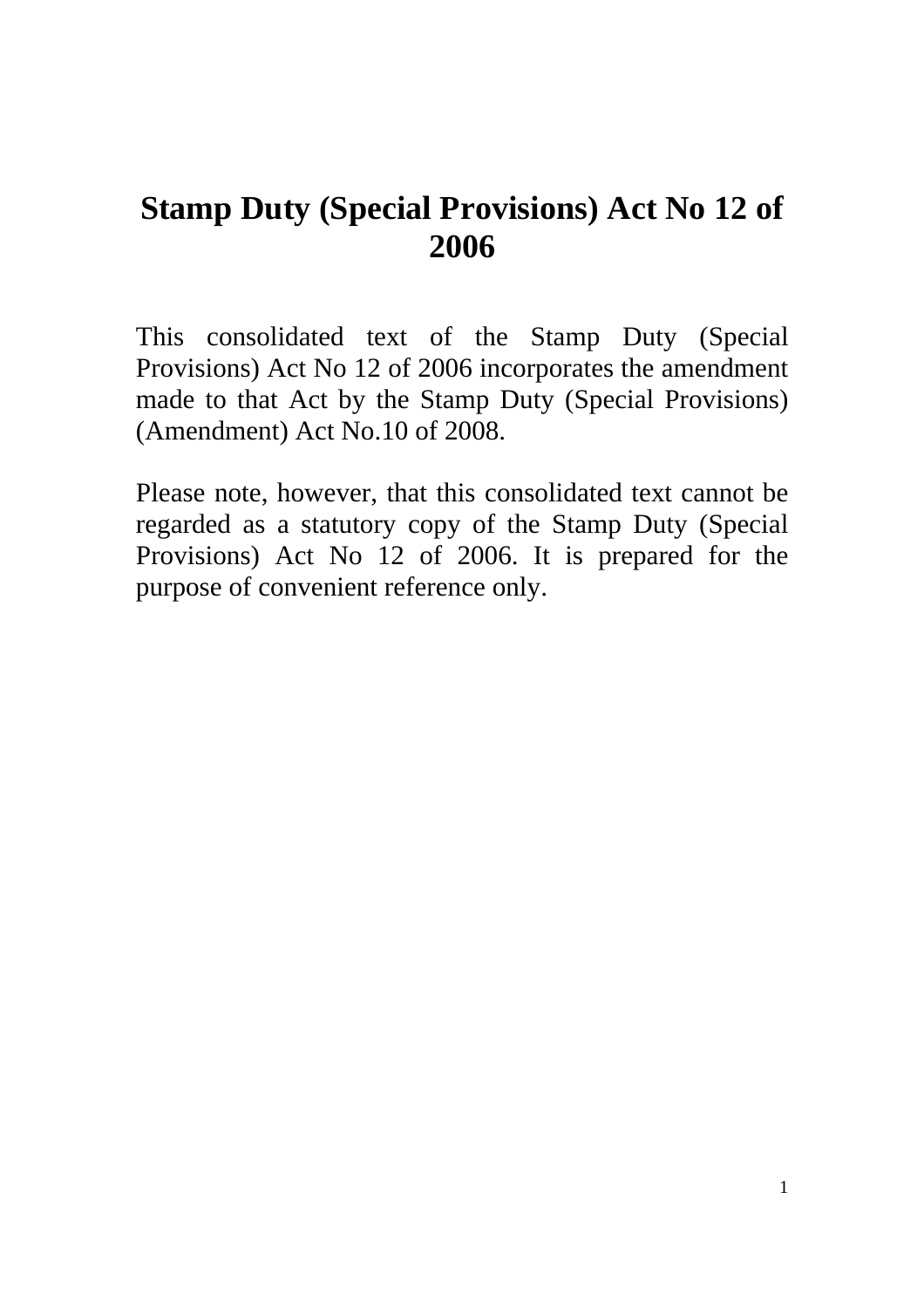# **Table of Sections**

| Sections | Page |
|----------|------|
|          |      |
|          |      |

### **CHAPTER I**

#### **IMPOSITION OF STAMP DUTY AND EXEMPTIONS AND APPLICABLE PROCEDURE**

# **CHAPTER II**

#### **GENERAL**

# **CHAPTER III**

#### **REPEAL OF PART III OF THE FINANCE ACT, NO. 11 OF 2002**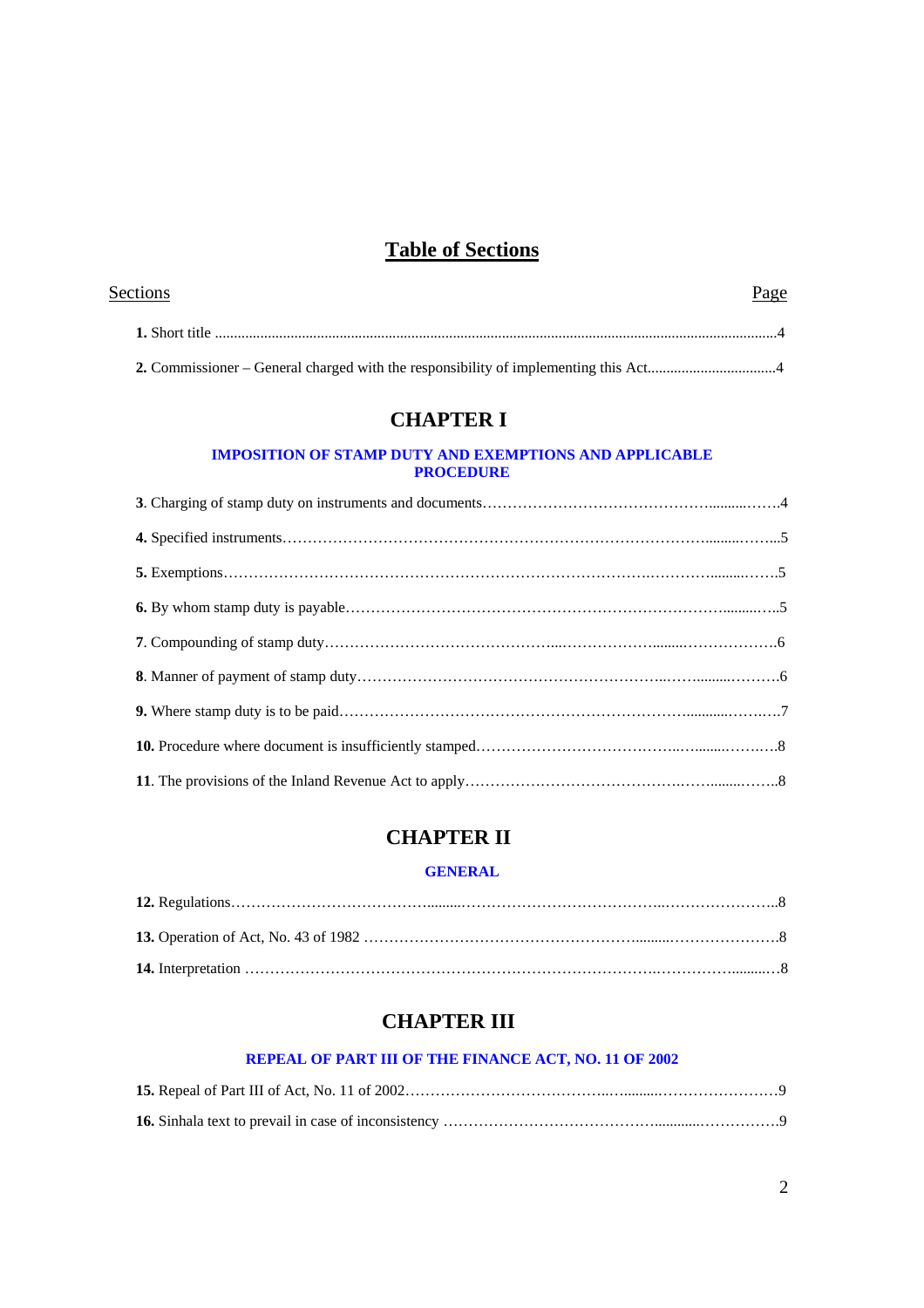# RELAVANT GAZETTE NOTIFICATIONS

| (i)    | Dated $3/4/2006 -$ No. 1439 / |  |
|--------|-------------------------------|--|
| (ii)   |                               |  |
| (iii)  |                               |  |
| (iv)   |                               |  |
| (v)    |                               |  |
| (vi)   |                               |  |
| (vii)  |                               |  |
| (viii) |                               |  |
| (ix)   |                               |  |
| (x)    |                               |  |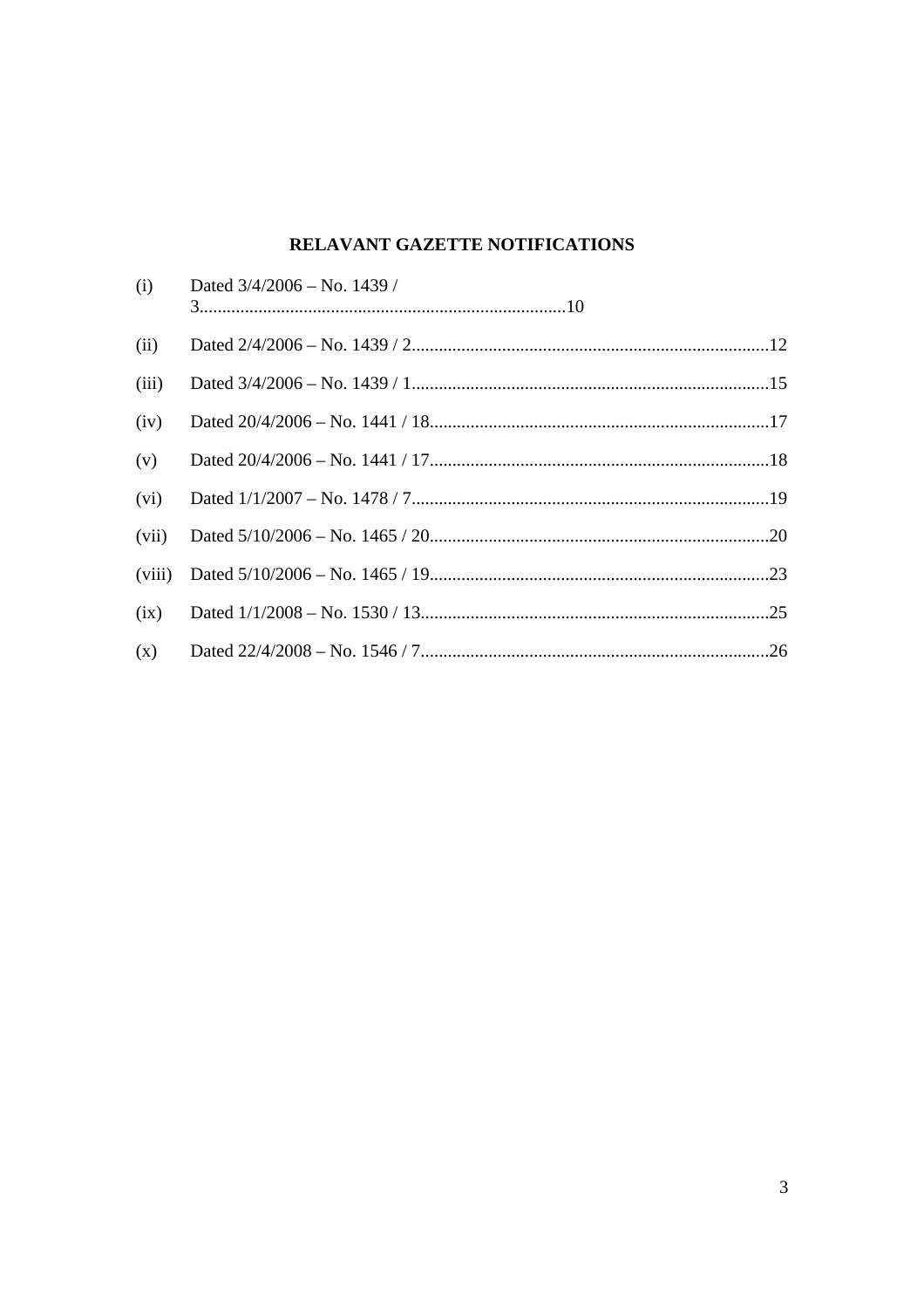## Stamp Duty (Special Provisions) Act No 12 of 2006 certified on 31<sup>st</sup> March 2006

#### **AN ACT TO PTOVIDE FOR THE RE-IMPOSITION OF STAMP DUTY ; TO PROVIDE FOR THE REPEAL OF PART III OF THE FINANCE ACT, NO. 11 OF 2002 ; AND TO PROVIDE FOR MATTERS CONNECTED THEREWITH OR INCIDENTAL THERETO**

### *Incorporating Stamp Duty (Special Provision) Amendment Act No 10 of 2008 Certified on 29th February 2008*

 BE it enacted by the Parliament of the Democratic Socialist Republic of Sri Lanka as follows:-

- **1**. (1) This Act may be cited as the Stamp Duty (Special Provisions) Act, No. 12 of 2006.
	- (2) The provisions of this Act shall come into operation with effect from April 1, 2006.
- **2.** The Commissioner General shall, be charged with the proper implementation and administration of this Act.

#### **CHAPTER 1**

#### **IMPOSITION OF STAMP DUTY AND EXEMPTIONS AND APPLICABLE PROCEDURE**

- **3**. (1) From and after the date of the coming into operation of this Act, there shall be charged a duty (hereinafter to be called "stamp duty") at such rate as the Minister may determine by Order published in the *Gazette* on every "specified instrument"-
	- (*a*) executed, drawn or presented in Sri Lanka; or
	- (*b*) executed outside Sri Lanka being an instrument which relates to property situated in Sri Lanka, at the time such instrument was presented in Sri Lanka.
	- (2) Different rates may be determined in respect of different classes or categories of instruments.
	- (3) Every Order made under this section shall come into operation on the date of it publication in the *Gazette* or on such later date as may be specified therein. Every such Order shall within three months of the making thereof, be placed before Parliament for approval. If no meeting of Parliament is held within such period, such Order shall be so placed at the first meeting of Parliament held immediately thereafter for approval.
	- (4) Any Order not so approved by Parliament shall with effect from the date of such disapproval be deemed to be rescinded but without prejudice to anything previously done thereunder. Notification of the date on which the Order was so rescinded shall be published in the *Gazette.*

Short title.

Commissioner – General charged with the responsibility of implementing this Act.

Charging of stamp duty on instruments and documents.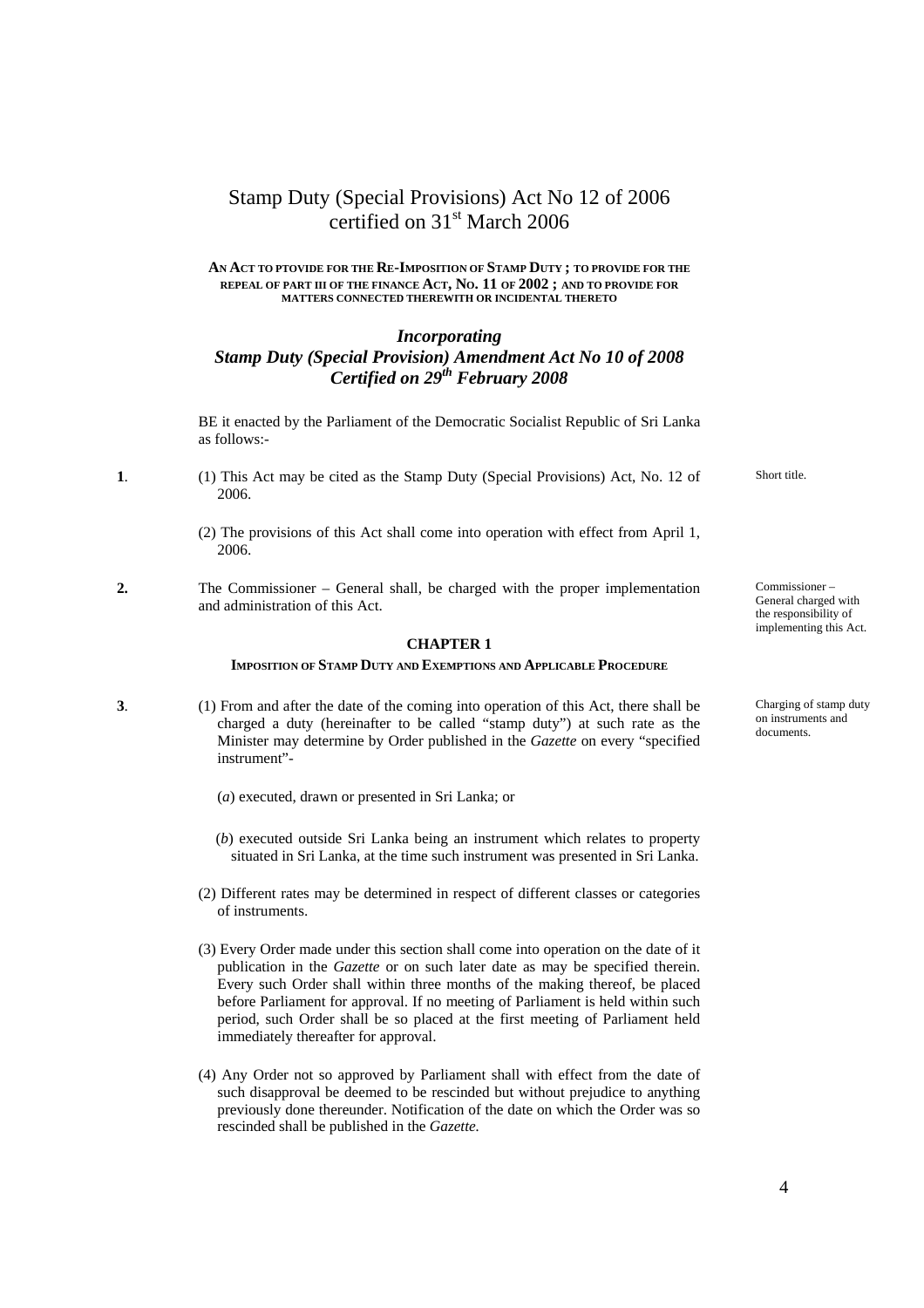- (*a*) an affidavit;
- (*b*) a policy of insurance;
- (*c*) a warrant to act as Notary Public;
- (*d*) a licence issued for a specified period under any written law for the time being in force, being a licence which authorizes the holder thereof to carry on any trade, business, profession or vocation;
- (*e*) a claim, demand or request made by a service provider from the holder of a credit card, for the payment of a stated sum of money, due in respect of a transaction entered into using such credit card;
- (*f*) a share certificate on new or additional issue or on transfer or assignment;
- (*g*) a bond or mortgage for any definite and certain sum of money and affecting any property;
- (*h*) a promissory note;
- (*i*) a lease or hire of any property;
- (*j*) a receipt or discharge given for any money or other property;
- (*k*) any other instrument which the Minister may in the interest of the economic progress of Sri Lanka, specify by Order published in the *Gazette*.
- **5.** From and after the date of the coming into operation of this Act, the Minister may from time to time by Order published in the *Gazette* specify the instruments, which shall be exempt from the payment of stamp duty.
- **6.** Otherwise than in cases where there is an agreement to the contrary, stamp duty shall be payable:-
	- (*a*) in the case of a policy of insurance, by the person effecting the insurance;
	- (*b*) in the case of a transfer or assignment of any share, by the transferee or assignee of such share;

(*c*) in the case of a lease, by the lessee;

 (*d*) in the case of a claim, demand or request by a service provider from the holder of a credit card, by the **credit card holder ;**

Exemptions.

By whom stamp duty is payable.

*Substituted \$ 2, 10 of 2008*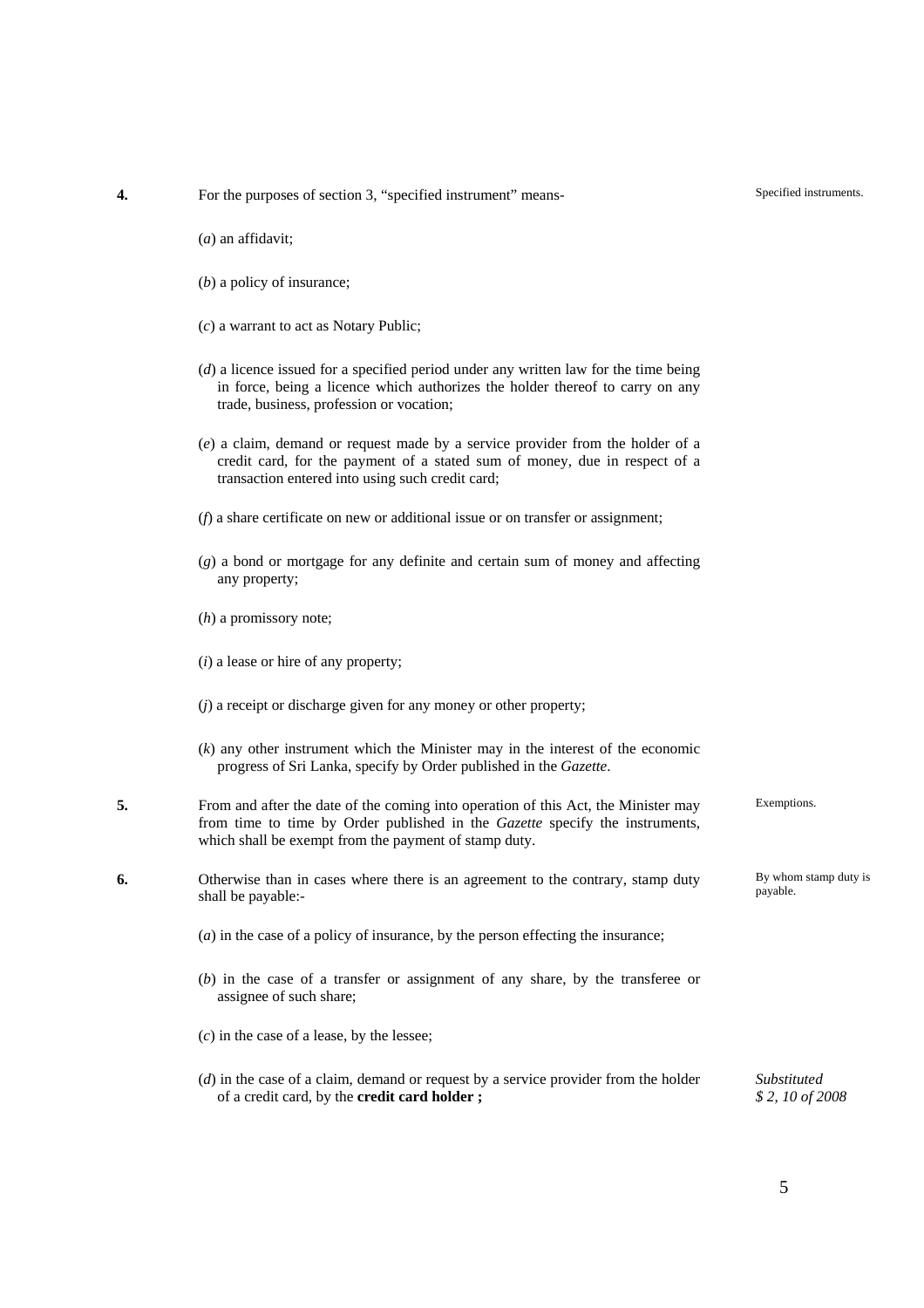#### *(dd***) in the case of a warrant to act as Notary Public, by the person applying for the office of Notary;**

#### **(***ddd***) in the case of a licence, by the person applying for the same; and** *\$ 2, 10 of 2008*

(*e*) in all other cases, by the person drawing, making or executing such instrument.

- **7**. (1) Notwithstanding the provisions of section 6, Compounding of stamp
	- (*a*) any person issuing insurance policies;
	- (*b*) any authority issuing licences;
	- (*c*) any service provider, on the presentation of a claim, demand or request for the payment of any money on the use of a credit card;
	- (*d*) any employer employing more than one hundred persons accepting receipts for payments made to the employees; and
	- (*e*) any other person issuing any other instrument of a category, having regard to the impracticability or inexpediency of stamping instruments of such category, at the time and in the manner prescribed,

 shall if permitted in writing by the Commissioner General, compound the amount of stamp duty in respect of such insurance policies, license, claim, instrument, receipt or other instrument respectively, and unless otherwise directed shall remit quarterly, such amount to the Commissioner General within fifteen days from the end of the relevant quarter ending on March 31, June 30, September 30 and December 31, of every year:

 Provided that any person compounding the amount due as stamp duty in terms of this Act, shall register with the Commissioner-General and enter into a Bond in such form as is specified by the Commissioner General.

 (2) Where any stamp duty which has been compounded in terms of subsection (1) is paid, the person authorized to compound such duty (other than an employer referred to in paragraph (*d*) of subsection (1), shall issue to the person liable to pay stamp duty a Certificate substantially in the form set out below:-

 "It is hereby Certified that a sum of Rs…………….. payable as stamp duty in respect of (specify type of instrument)……………………………..has been collected and remitted in terms of section 7 of the Stamp Duty (Special Provisions) Act, No. 12 of 2006.".

**8**. (1) Otherwise than when stamp duty is compounded in terms of section 7, stamp duty shall be paid by means of affixing adhesive stamps to the required value, at the time of execution of the instrument; the person liable to pay the duty shall cancel the stamp or stamps so affixed thereby preventing the stamps from being used again:

Manner of payment of stamp duty. Applicable up to 31.12.2007 *Repealed \$ 3, 10 of 2008 w. e .f. 01.01.2008*

*w.e.f.01.01.2008*

*\$ 2, 10 of 2008 w.e.f.01.01.2008*

duty.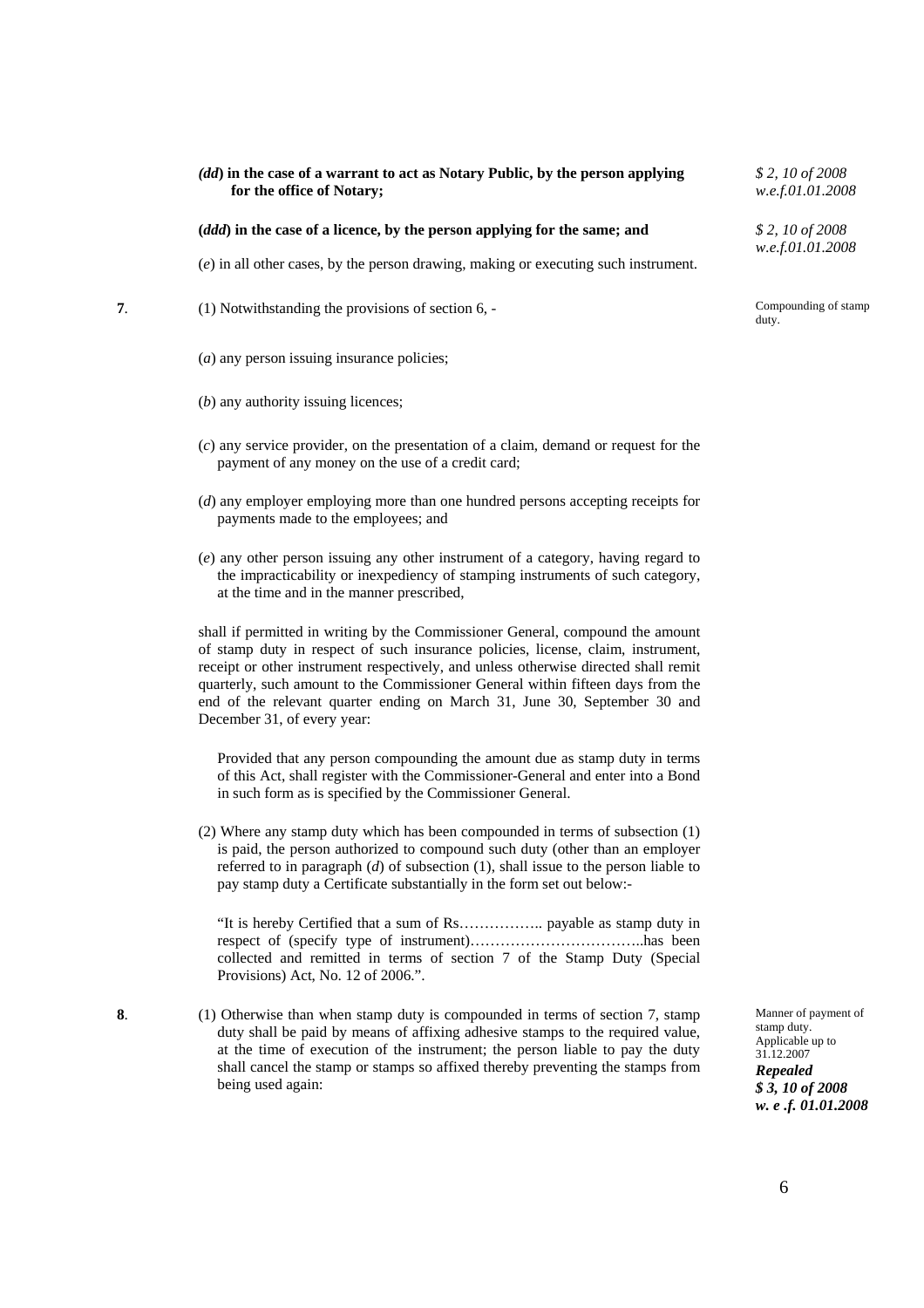Provided that share transfers executed in Sri Lanka should be stamped within one month from the execution of the same.

- **(2) Where the duty payable on an instrument is paid in the manner specified in subsection (1), the instrument shall be deemed to have been properly stamped.**
- **8**. **(1) Otherwise than, when stamp duty is compounded in terms of section 7, the stamp duty payable on any specified instrument shall be paid by means of affixing adhesive stamps to the required value, prior to, or at the time of, the execution of the instrument. The value of the stamp duty so paid shall be specified on the face of the instrument so executed:**

 **Provided that, share transfers executed in Sri Lanka shall be stamped within one month from the execution of the same.** 

- **(2) Stamp duty payable on any specified instrument relating to a mortgage or lease of any immovable property may be paid, prior to, or at the time of, the execution of the specified instrument, to a prescribed bank. Where however, the stamp duty cannot be so paid due to reasons beyond the control of the person by whom the stamp duty is payable, the stamp duty shall be paid to the prescribed bank within seven days from the date of such execution. The bank shall thereupon issue a certificate in the prescribed form certifying that the stamp duty has been duly paid and such certificate shall be affixed to the instrument so executed.**
- **(3) Any person executing a specified instrument shall at the time of the execution of such specified instrument which is not stamped with an impressed stamp, cancel the stamps thereon by writing or marking in ink on or across each stamp, his name or initials, thereby preventing the stamp from being used again. Further, where such specified instrument bears an adhesive stamp of the value of fifty rupees or more, such stamp shall be cancelled by the person executing a specified instrument by perforating the same by either cutting or pricking the stamp with a suitable instrument.**
- **(4) Any specified instrument bearing an adhesive stamp which has not been cancelled in the manner set out in subsection (3) shall be deemed to be unstamped to the extent of the value of such stamp.**
- **9.** All stamp duty payable to a Provincial Council in respect of documents and instruments referred to in List I of the Ninth Schedule to the Constitution, shall be paid to the respective Provincial Council within whose limits the instrument was executed or the property situated as the case may be :

 Provided that in the case of any document executed within the limits of a Provincial Council established for any Province as set out in the Eighth Schedule to the Constitution, the stamp duty chargeable thereon, shall, in the event of the dissolution of any such Provincial Council, be paid to a Bank prescribed by the Commissioner - General for such purpose, until such time as a Provincial Council is established in respect of such Province.

**Manner of payment of stamp duty.** 

*\$ 3, 10 of 2008 w.e.f.01.01.2008*

Where stamp duty is to be paid.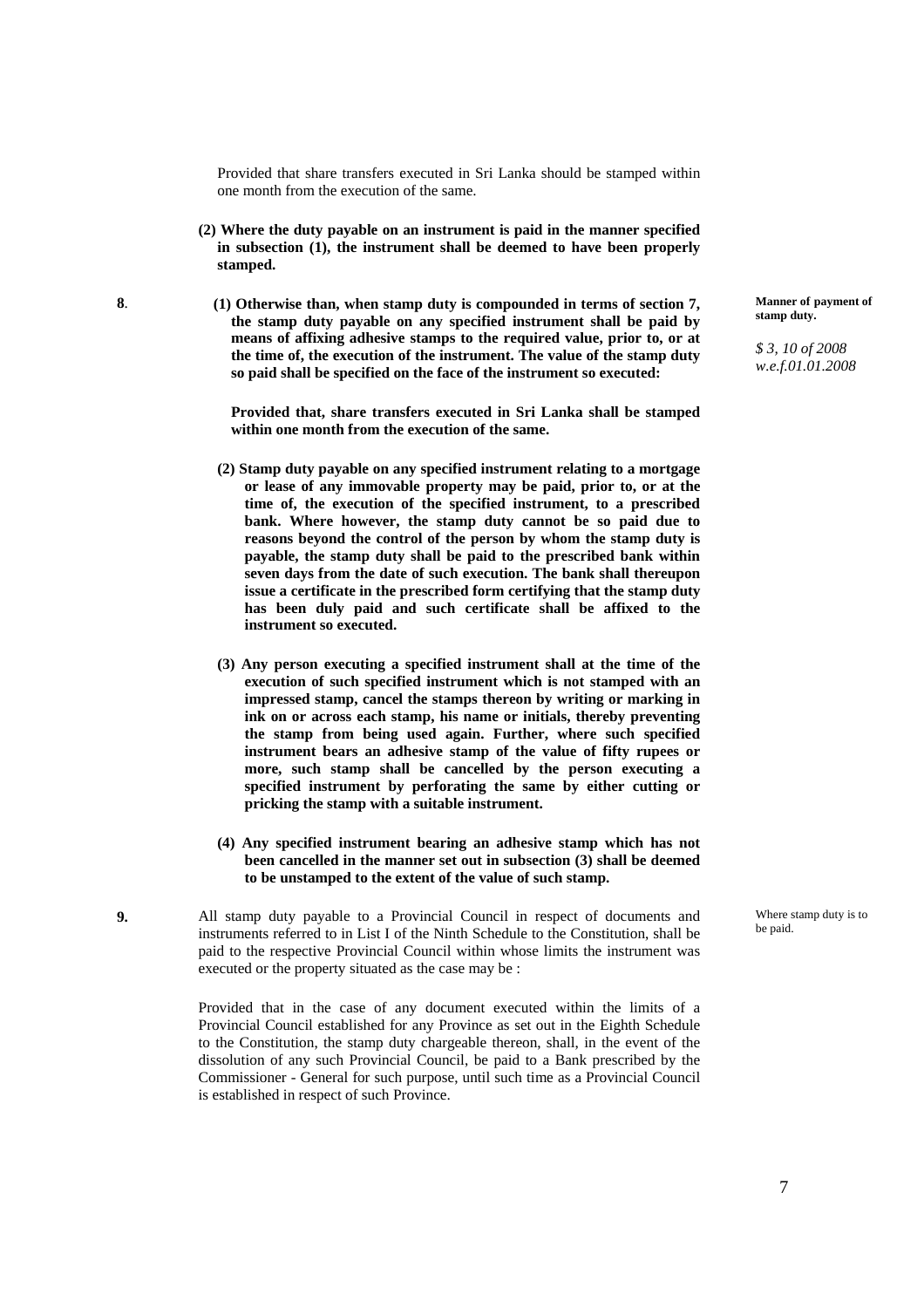- **10.** Where an Assessor is of the opinion that an instrument liable to stamp duty has not been duly stamped, he shall assess the value of the stamp duty payable in respect of such instrument, by the person liable to pay such duty and forward a Notice to such person requiring him to pay the amount due thereon, within the time specified in the Notice.
- **11**. The provisions of Chapters XVIII to XXIV of the Inland Revenue Act relating to Assessment, Appeals, Determination of Appeals and Finality of Assessments and the Recovery or Refund of Income Tax, shall *mutatis mutandis* apply to Assessment, Appeals, Determination of Appeals and Finality of Assessments and the Recovery or Refund of Stamp Duty under this Act.

#### **CHAPTER II**

#### **GENERAL**

- **12.** (1) The Minister may make regulations in respect of all matters which are required by this Act to be prescribed or in respect of which regulations are required or authorized to be made under this Act.
	- (2) Every regulation made under subsection (1) shall be published in the *Gazette*  and shall come into operation on the date of publication, or on such later date as may be specified therein.
	- (3) Every regulation made under subsection (1) shall, as soon as convenient after its publication in the *Gazette*, be placed before Parliament for approval. Every regulation which is not so approved shall be deemed to be rescinded as from the date of disapproval, but without prejudice to anything previously done thereunder.
- (4) Notification of the date on which any regulation is deemed to be so rescinded shall be published in the *Gazette.*
- **13.** From and after the date of the coming into operation of this Act, the provisions of the Stamp Duty Act, No. 43 of 1982, relating to the Imposition of Stamp Duty (other than any instrument relating to the transfer of immovable property, the transfer of motor vehicles or documents filed in Court), Exemptions and any other provision in the aforesaid Act, shall, in so far as the same are inconsistent with the provisions of this Act, have no operation and the provisions of this Act shall prevail.
- 14. In this Act, unless the context otherwise requires Interpretation.

 "Assessor" and Commissioner – General" shall have the same meaning as in the Inland Revenue Act;

"Inland Revenue Act" means the Inland Revenue Act, No. 38 of 2000.

Procedure where document is insufficiently stamped.

The provisions of the Inland Revenue Act to apply.

Regulations.

Operation of Act, No.  $43$  of 1982.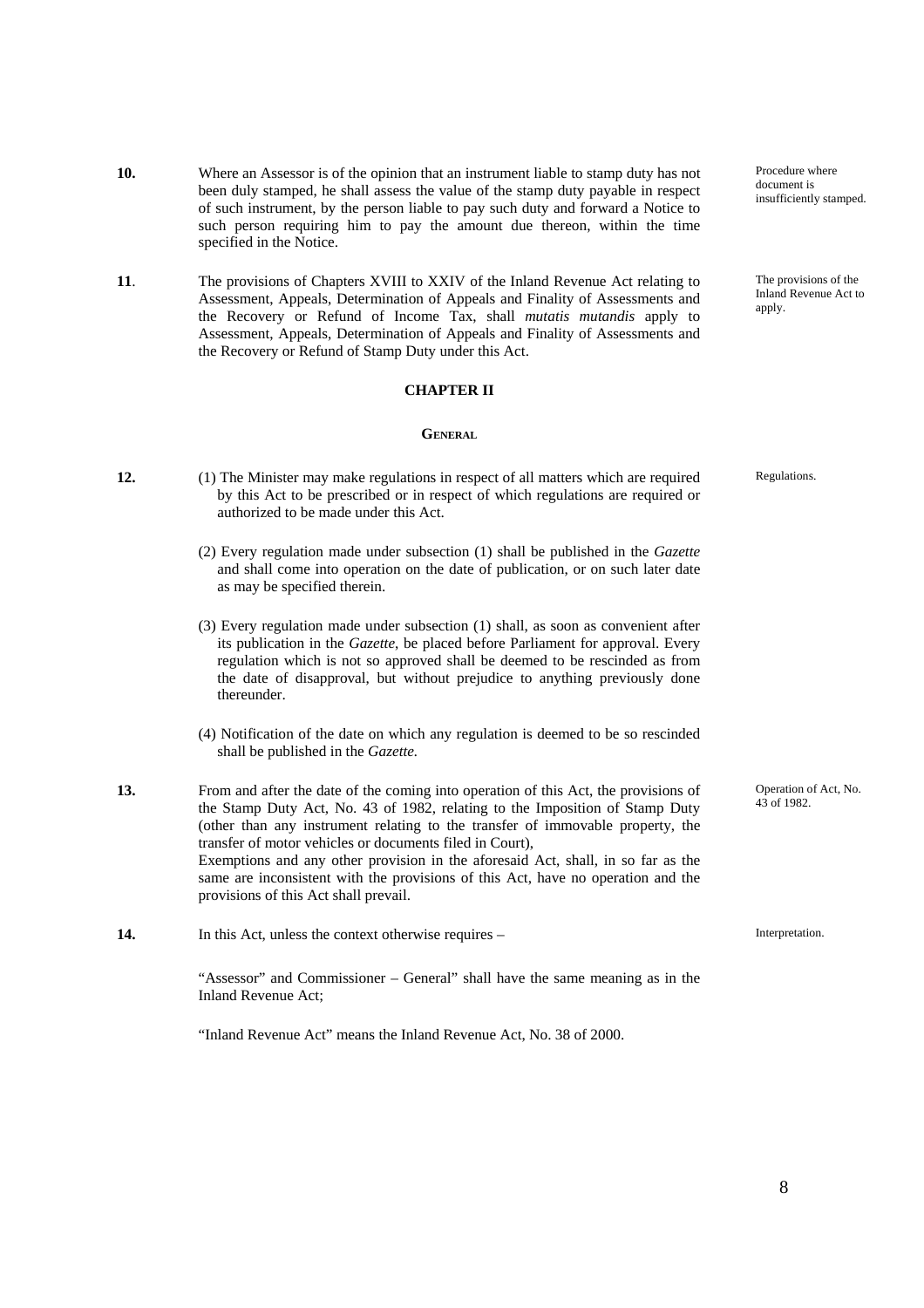### **CHAPTER III**

#### **REPEAL OF PART III OF THE FINANCE ACT, NO. 11 OF 2002.**

- **15.** Without prejudice to anything done thereunder during the period commencing May 1, 2002 ending on the date of the coming into operation of this Act, Part III of the Finance Act, No.11 of 2002 (sections 15 to 18) is hereby repealed.
- **16.** Where there is any inconsistency between the Sinhala and Tamil texts of this Act, the Sinhala text shall prevail.

Repeal of Part III of Act, No. 11 of 2002.

Sinhala text to prevail in case of inconsistency.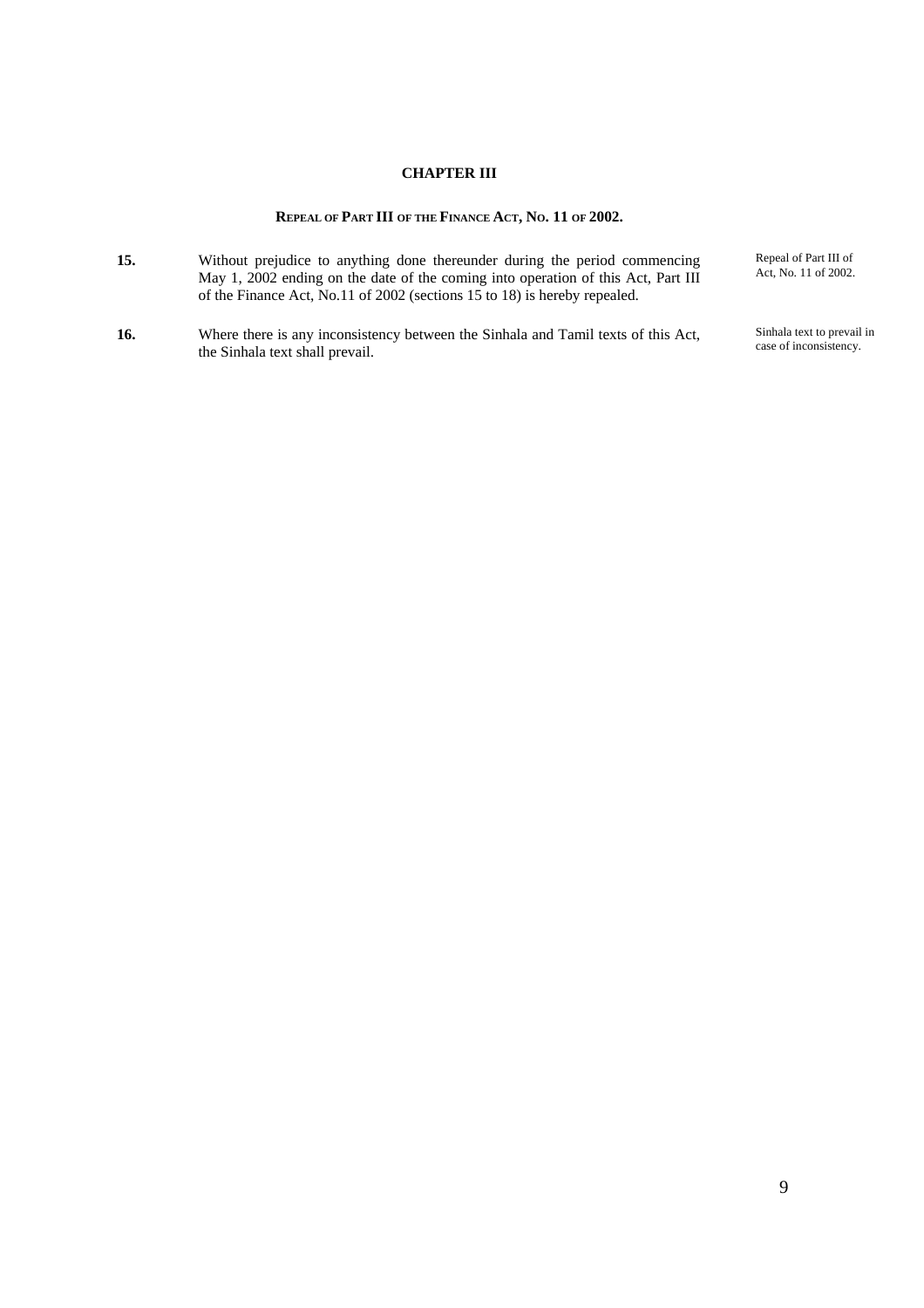### **Gazette Extraordinary No. 1439/3 dated 03/04/2006**

### **PART 1: SECION (I) – GENERAL Government Notification**

### **STAMP DUTY ACT, NO. 43 OF 1982**

#### **ORDER UNDER SECTION 69**

REGULATIONS made by the President under Section 69 of the Stamp Duty Act, No. 43 of 1982, read with Section 2 of that Act.

### MAHINDA RAJAPAKSHA President (Minister of Finance and Planning)

Ministry of Finance and Planning Colombo 01 03 rd March, 2006.

By virtue of powers vested in me under Section 69 of the Stamp Duty Act, No. 43 of 1982 read with Article 44(2) of the Constitution, I Mahinda Rajapaksha, do hereby rescind the Order published in the Gazette Extraordinary No. 224/3 dated December 20, 1982 and all subsequent amendments thereon.

Stamp Duty shall be chargeable with effect from April 04, 2006, on every instrument specified in Column I of the Schedule hereto at the rates specified in the corresponding entry in column II of that Schedule.

| Item No. | Column l                                                                                            | Column <sub>II</sub> |
|----------|-----------------------------------------------------------------------------------------------------|----------------------|
| 01.      | Gift or Deed of Gift of any property                                                                | Rs.                  |
|          | (a) Where the value of the property is Rs. $50,000/$ - or less<br>for every Rs. 100 or part thereof | 3.00                 |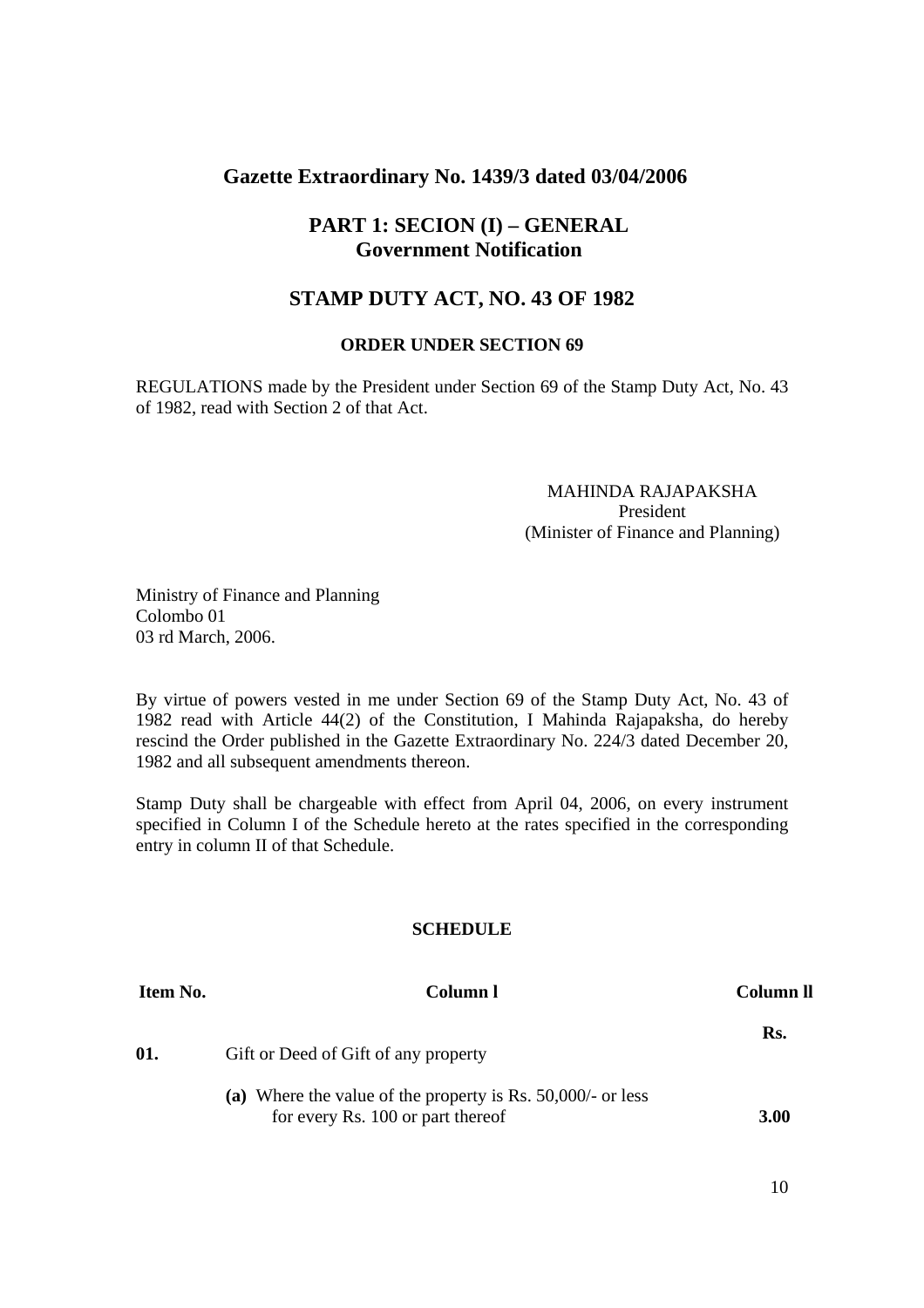| (b) Where the value of the property exceeds Rs. $50,000/$ - |      |
|-------------------------------------------------------------|------|
| for every Rs. 100 of the value not exceeding Rs. 50,000     | 3.00 |
| and                                                         |      |
| for every Rs. 100 or part thereof of the value              |      |
| exceeding Rs. 50,000                                        | 2.00 |

| 02   | Transfer or conveyance of any immovable property, otherwise<br>than by way of gift, not including a transfer or conveyance of<br>such property, without consideration, by an executor or<br>administrator of an estate of a deceased to a person beneficially<br>entitled to such property or to a trustee appointed under the will<br>of the deceased, or by a trustee to a beneficiary or by an order of<br>a court in matrimonial proceedings- |          |
|------|---------------------------------------------------------------------------------------------------------------------------------------------------------------------------------------------------------------------------------------------------------------------------------------------------------------------------------------------------------------------------------------------------------------------------------------------------|----------|
| (i)  | Where the value of the property is Rs. 100,000 or less                                                                                                                                                                                                                                                                                                                                                                                            |          |
|      | for every Rs. 100 or part thereof of the value                                                                                                                                                                                                                                                                                                                                                                                                    | 3.00     |
| (ii) | Where the value of the property exceeds Rs. 100,000                                                                                                                                                                                                                                                                                                                                                                                               |          |
|      | for every Rs. 100 of the value not exceeding Rs.100,000<br>and                                                                                                                                                                                                                                                                                                                                                                                    | 3.00     |
|      | for every Rs. 100 or part thereof of the value exceeding Rs.<br>100,000                                                                                                                                                                                                                                                                                                                                                                           | 4.00     |
| 03   | In respect of each Document filed in civil proceedings instituted<br>in the Supreme Court or in the Court of Appeal or in the High Court<br>when exercising admiralty jurisdiction where the value of the proceed<br>for every Rs. 1,000 or part thereof                                                                                                                                                                                          | 2.00     |
|      | Where the value of the proceedings exceeds Rs. 1,000,000                                                                                                                                                                                                                                                                                                                                                                                          | 2,000.00 |
| 04   | In respect of each Document field in civil proceedings in a<br>district Court.<br>(a) Where the value of the proceedings does not exceed Rs.<br>1,000,000 for every Rs. 1,000 or part thereof                                                                                                                                                                                                                                                     | 1.00     |
|      | (b) Where the value of the proceedings exceeds Rs. 1,000,000                                                                                                                                                                                                                                                                                                                                                                                      | 1,000.00 |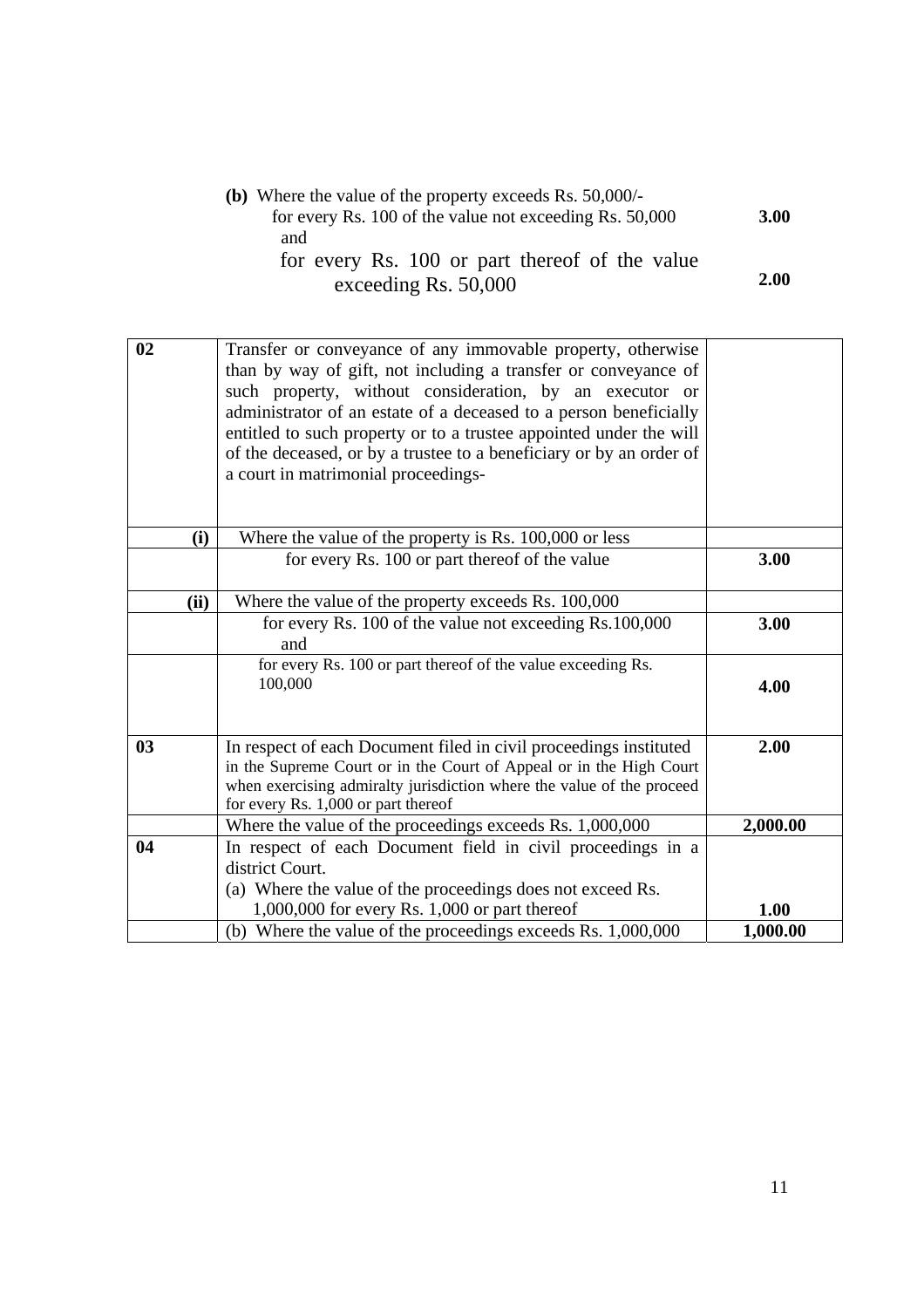### **Gazette Extraordinary No. 1439/2 dated 03/04/2006**

### **PART I : SECTION (I) – GENERAL**

#### **STAMP DUTY (SPECIAL PROVISIONS) ACT No.12 of 2006**

#### **ORDER UNDER SECTION 5**

By virtue of the powers vested in me under Section 5 of the Stamp Duty (Special Provisions) Act, No.12 of 2006 read with Article 44(2) of the Constitution I, Mahinda Rajapakse, President, of the Democratic Socialist Republic of Sri Lanka, do by this Order exempt from stamp duty the instruments specified in the schedule hereto-

### MAHINDA RAJAPAKSE President (Minister of Finance and Planning)

 Ministry of Finance Colombo 01 03 April , 2006

#### **SCHEDULE**

1.Affidavit made on the request of any public officer or in compliance with any requirement imposed by any written law;

 2 . Bond or mortgage given by any public officer or his sureties for due execution of his office;

- 5. Instrument executed by, or on behalf of, or in favour of the Government of any country; being a country in respect of which an Order under section 67 (3) of Act, No.43 of 1982 is in force;
- 6. Any deed for the mortgage of food crops;
- 7. Share certificate issued in lieu of share certificate lost or destroyed, or new share certificate for a greater or less number of shares in lieu of existing share certificates but not exceeding in value of the existing share certificates;
- 8. Share certificate issued, in relation to which Share Transaction Levy under Part II of the Finance Act, No.5 of 2005 has been charged;
- 9. Any share certificate issued in pursuance of the issue, transfer or assignment of any share in the Credit Information Bureau of Sri Lanka established by Act No.18 of 1990;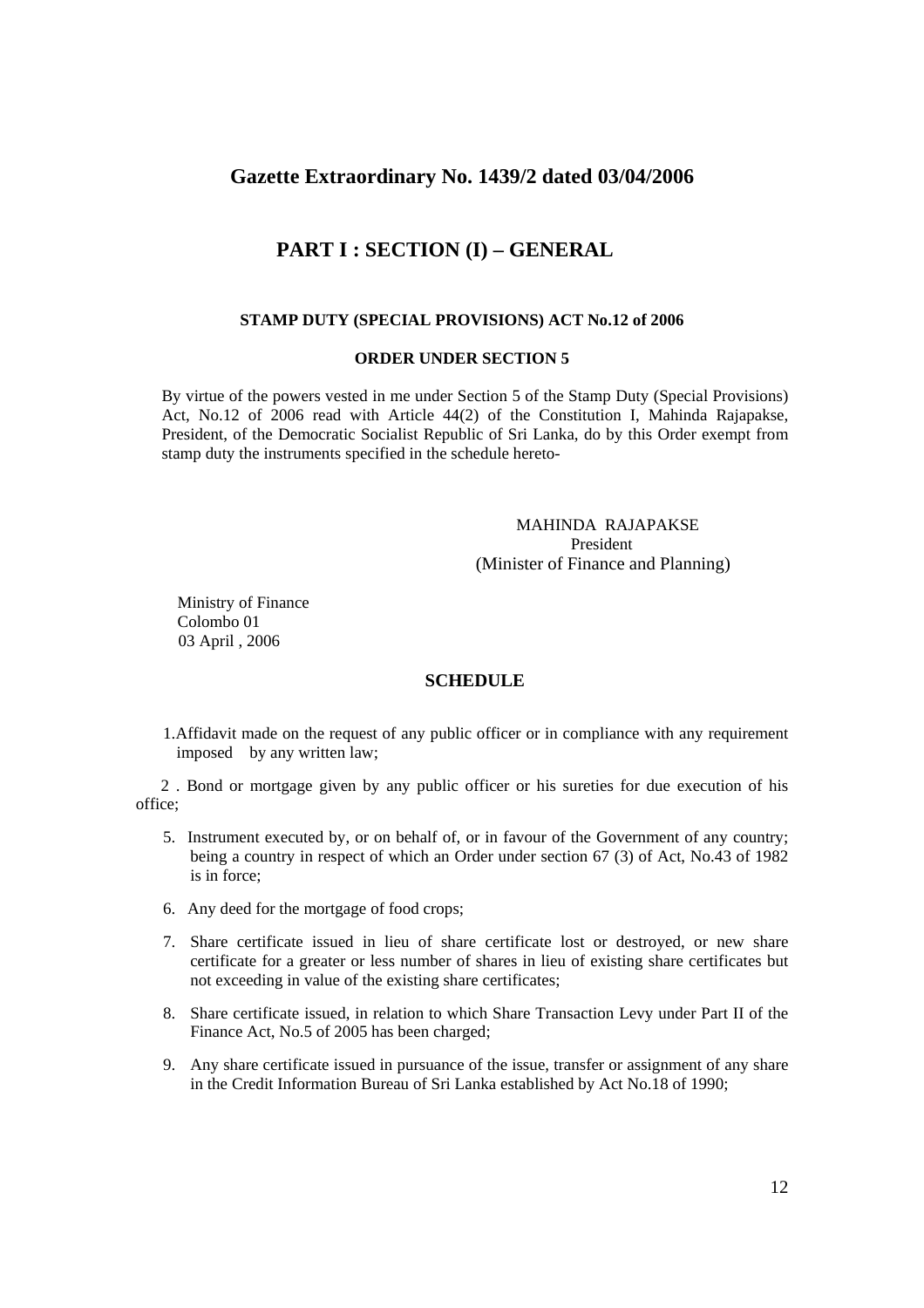- 10. Instrument executed in pursuance of the provisions of the Farmers Pension and Social Security Benefit Scheme Act No.12 of 1987;
- 11. Instrument executed by, or on behalf of, or in favour of, a registered co-operative society within the meaning of the Co-operative Societies Law, No.5 of 1972;
- 12. Instrument executed by a member of a registered co-operative society within the meaning of the Co-operative Societies law, No.5 of 1972 in favour of and relating to the business of such registered society;
- 13. Any specified Instrument in respect of supply of any good or service to a Diplomatic Mission of any State or any organization to which the provisions of the Diplomatic Privileges Act No 9 of 1996, apply provided that reciprocal benefits are available to their counterparts from Sri Lanka;
- 12. (a) Policy of life or medical insurance; or
	- (b) Policy of insurance on
		- (i) plant, machinery or equipment used in the construction industry or agriculture; or
		- (ii) any motor vehicle other than any motor vehicle used for private traveling .
- 13 Any deed of Mortgage affecting any air-craft registered under the Air Navigation Act (Chapter 365);
- 14 Mortgage executed in respect of any loan for Rs. 3 million less taken for the (a)construction of a house or
	- (b) purchase of a house or site for the construction of a house, where the mortgagee is any bank registered under the Banking Act, No. 30 of 1988 or any finance company registered under the Finance Company Act, No. 78 of 1988, or any provident fund approved by the Commissioner General of Inland revenue for the purposes of the Inland Revenue Act, No. 10 of 2006;
- 15. A finance lease executed in respect of any property (other than any such finance lease in respect of motor vehicles used for travelling);
- 16. Any lease or rent in respect of a building where such lease or rent payment does not exceed Rs.5, 000.00 per month.
- 17. Receipt or discharge given for any money or other property amounting to not more than 1,000 rupees or for remuneration amounting to not more than 25,000 rupees paid by any employer to any employee;
- 18. A receipt given for monies withdrawn from a current or savings account in a commercial or specialized bank registered under Banking Act. No.30 of 1988.
- 19. Conveyance or transfer by the Government or by any person, for or on behalf of the Government; where no consideration was received;
- 20. The following documents filed in legal proceedings:-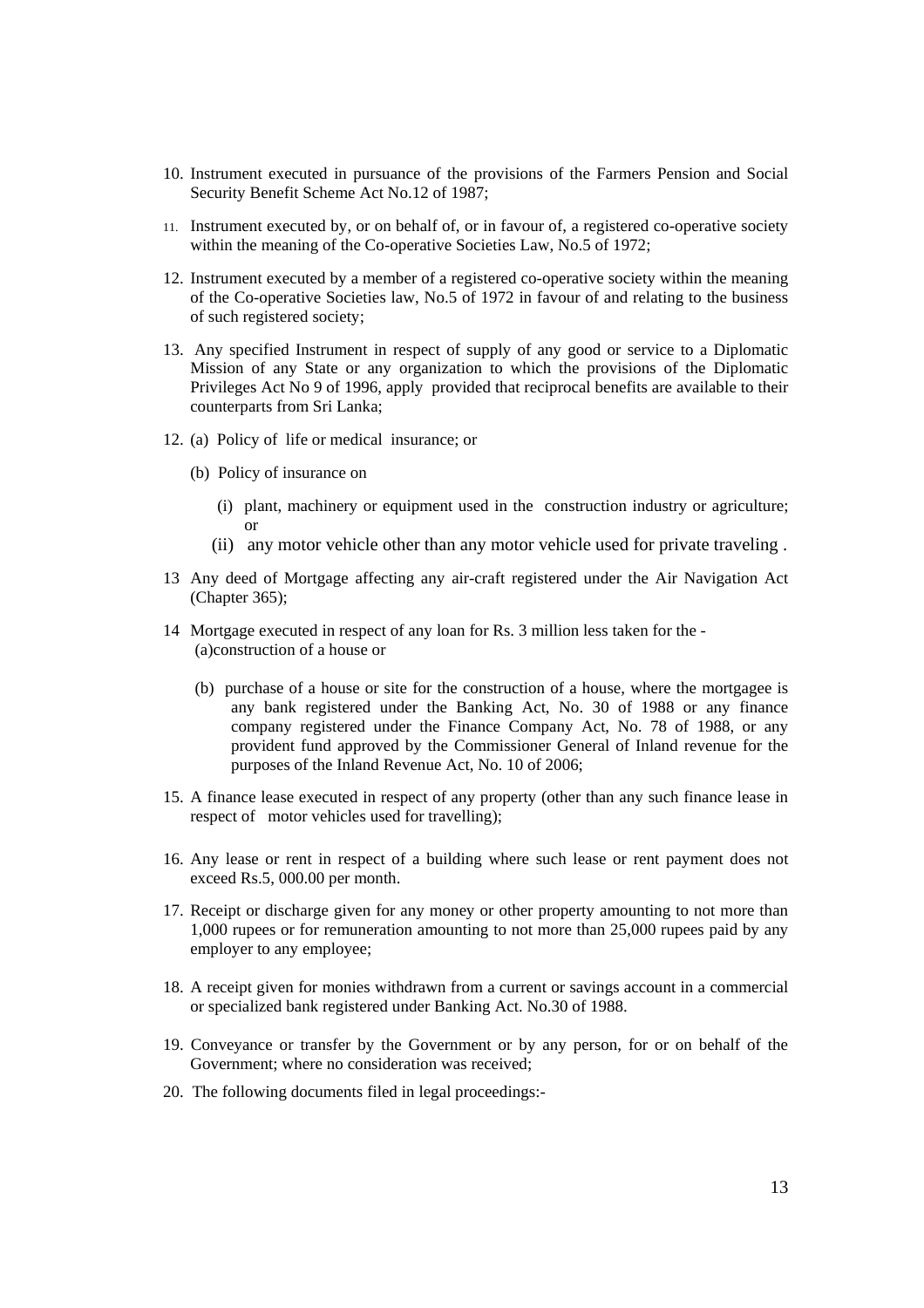- (a) documents filed in any court, by public officers suing, or being sued or intervening, virtute officii, in any proceedings in such court;
- (b) documents filed in any court, by a person duly admitted to sue, defend or intervene, as a pauper in any proceedings instituted in such court;
- (c) documents filed in any court, by a person applying to be declared an insolvent by such court;
- (d) all documents filed in any court for the purposes of an application for an order in the nature of a writ of habeas corpus;
- (f) all documents filed by or on behalf of any person, who is certified by a prescribed officer as suing, defending or intervening with legal aid provided under the Legal Aid Law, No.27 of 1978;
- (g) all documents filed in any court by, or on behalf of any person claiming damages arising from death or damage caused by a motor vehicle;
- (h) motions filed in any court;
- (i) warrant issued by any court, whether on application or on its own motion.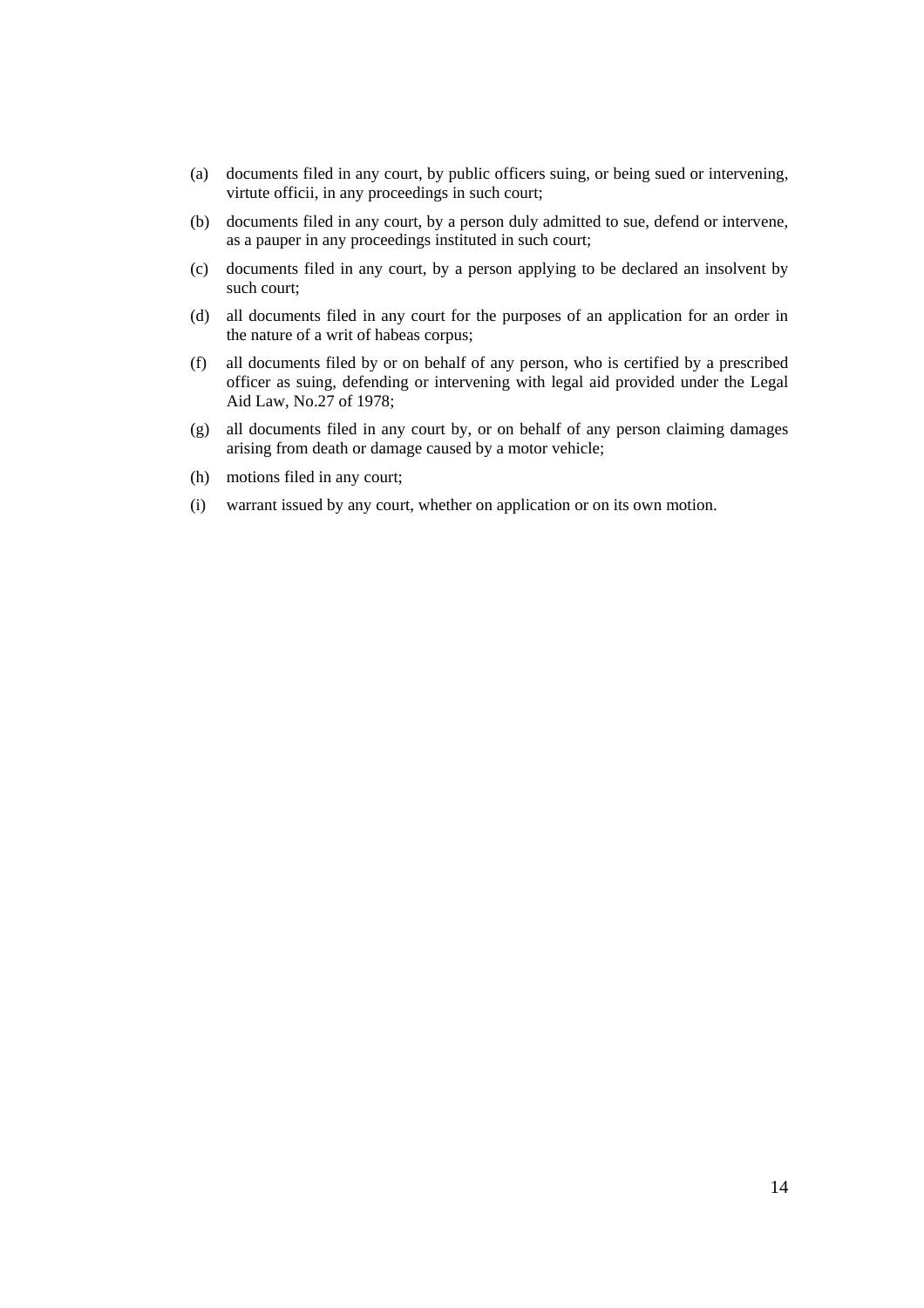### **Gazette Extraordinary No. 1439/1 dated 03/04/2006**

# **PART 1: SECION (I) – GENERAL**

### **STAMP DUTY (SPECIAL PROVISIONS) ACT, No.12 of 2006**

### **ORDER UNDER SECTION 3**

 By virtue of the powers vested in me under Section 3 of the Stamp Duty (Special Provisions) Act, No.12of 2006 read with Article 44(2) of the Constitution I, Mahinda Rajapakse, President of the Democratic Socialist Republic of Sri Lanka,, do by this Order declare that stamp duty shall be chargeable with effect from April 04, 2006,on every instrument specified in any entry in Column I of the Schedule hereto at the rate specified in the corresponding entry in Column II of that Schedule –

### MAHINDA RAJAPAKSE President (Minister of Finance and Planning)

Ministry of Finance, Colombo 01 03 April, 2006

|                    | <b>Column I</b>                          |     | <b>Column II</b> |
|--------------------|------------------------------------------|-----|------------------|
| <b>Item</b><br>No. |                                          |     |                  |
| 01.                | Affidavit                                | Rs. | 100.00           |
| 02.                | Policy of insurance                      |     |                  |
|                    | for every $Rs.1$ , 000/- or part thereof | Rs. | 0.50             |
| 03                 | Warrant to act as a notary public        | Rs. | 1000.00          |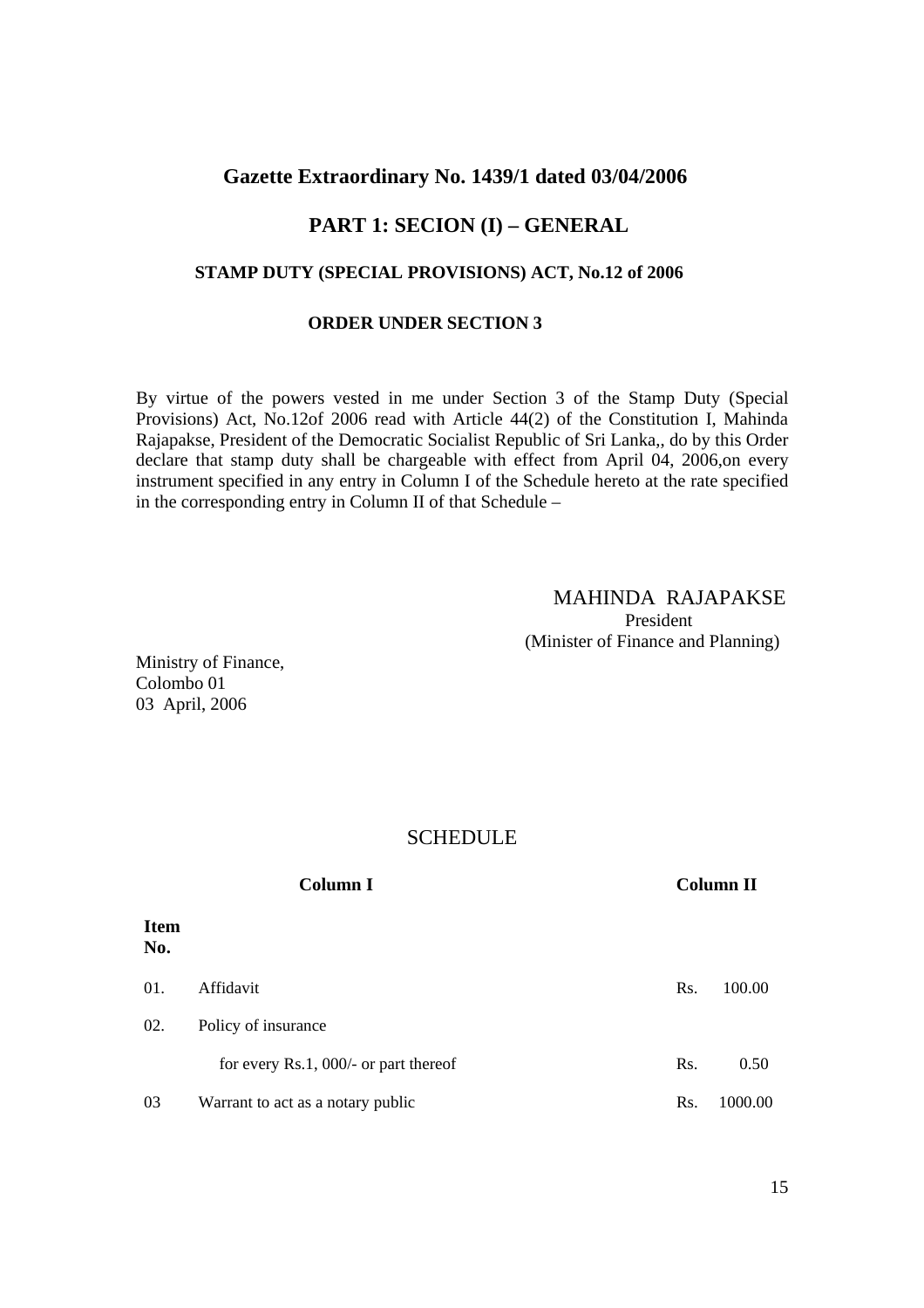| 04. | A license issued authorizing the holder to carry on any trade,<br>business, profession or vocation                                                                                                                                                                                                                                                  | Rs. | 1000.00 |
|-----|-----------------------------------------------------------------------------------------------------------------------------------------------------------------------------------------------------------------------------------------------------------------------------------------------------------------------------------------------------|-----|---------|
| 05. | A claim, demand, or request presented for the payment of any<br>sum of money due in respect of any transaction entered into<br>during any period by using any credit card for every Rs.1, 000<br>or part thereof of such some of money                                                                                                              | Rs. | 10.00   |
| 06  | On the issue, transfer or assignment of any share of a company,<br>other than a quoted public company on the market value<br>determined by the Commissioner General of Inland Revenue<br>on the date of such issue, transfer or assignment of such share<br>for each Rs. 1,000/- or part thereof of such market value of<br>the value of the shares | Rs. | 5.00    |
| 07. | Mortgage for any definite and certain sum of money affecting any<br>property<br>for every Rs.1,000 or part thereof                                                                                                                                                                                                                                  | Rs. | 1.00    |
| 08. | Promissory Note<br>for every Rs.1, 000/- or part thereof                                                                                                                                                                                                                                                                                            | Rs. | 1.00    |
| 09. | Lease or hire of any property                                                                                                                                                                                                                                                                                                                       |     |         |
|     | For every Rs. 1,000 or part thereof of the aggregate rent or<br>hire payable for the whole term comprised in the lease or<br>hire Agreement including any premium                                                                                                                                                                                   | Rs. | 10.00   |
| 10. | (a) Receipt or discharge given for any money or property not less<br>than Rs. 1000/- in amount<br>for every $Rs.1$ , 000/- or part thereof                                                                                                                                                                                                          | Rs. | 1.00    |
|     | (b) Receipt or discharge given for payment of remuneration to<br>employees exceeding Rs.25, 000.00                                                                                                                                                                                                                                                  |     |         |
|     | Rs. 25,000 or above, but less than Rs. 40,000                                                                                                                                                                                                                                                                                                       | Rs. | 25.00   |
|     | Rs. 40,000 or above, but less than Rs. 50,000                                                                                                                                                                                                                                                                                                       | Rs. | 40.00   |
|     | Rs. 50,000 or above                                                                                                                                                                                                                                                                                                                                 | Rs. | 50.00   |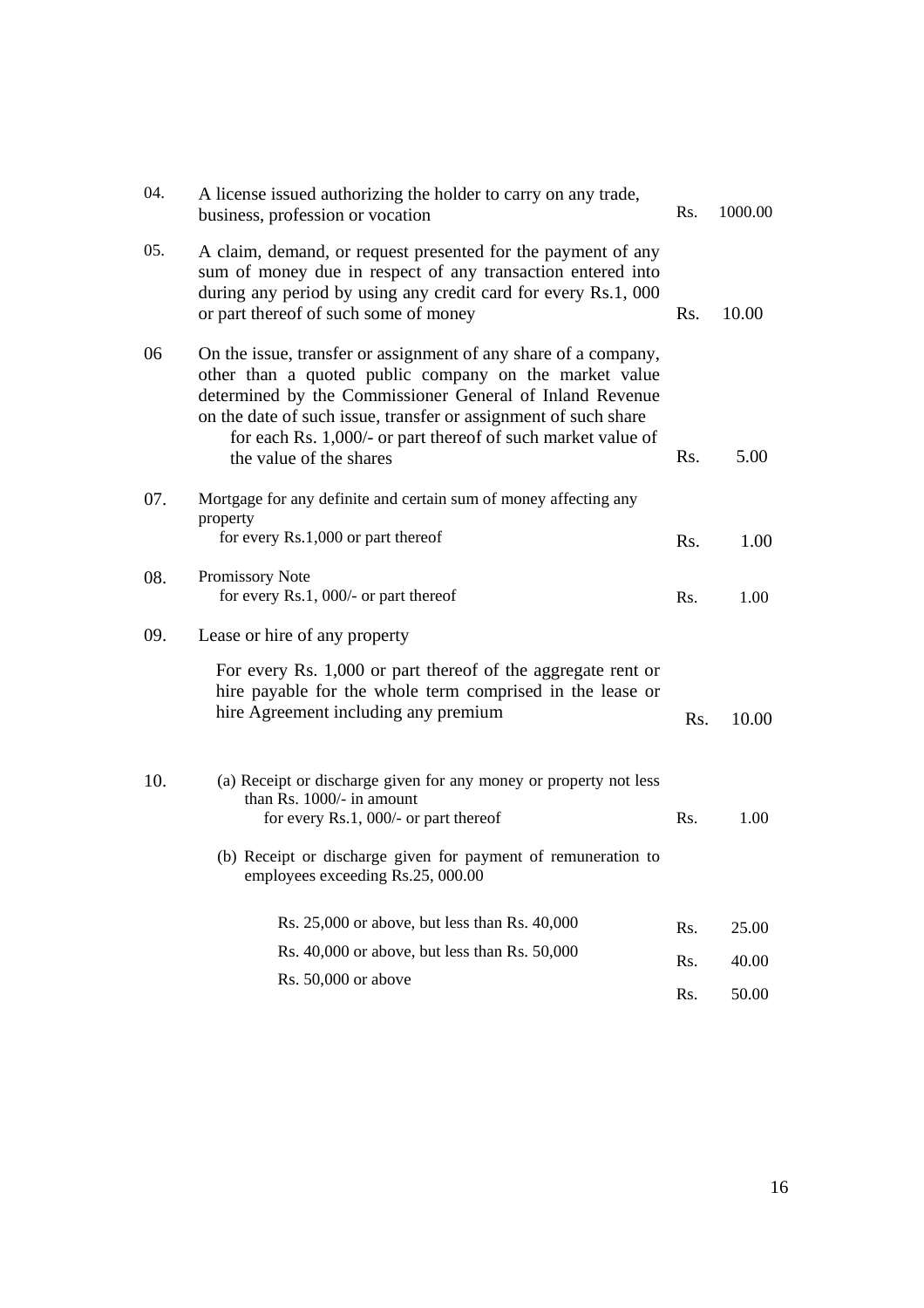### **Gazette Extraordinary No. 1441/18 dated 20/04/2006**

### **PART I : SECTION (I) – GENERAL**

### **STAMP DUTY (SPECIAL PROVISIONS) ACT No.12 of 2006**

#### **ORDER UNDER SECTION 5**

By virtue of the powers vested in me under Section 5 of the Stamp Duty (Special Provisions) Act, No.12 of 2006 read with Article 44(2) of the Constitution I, Mahinda Rajapakse, President, of the Democratic Socialist Republic of Sri Lanka, do by this Order, amend the Order published in the Gazette Extraordinary No. 1439/2 of 03<sup>rd</sup> April, 2006, in the schedule, with effect from  $21<sup>st</sup>$  April, 2006 as follows:

1. by the deletion of item 14, and the substitution therefore, of the following item:-

"14. Mortgage executed in respect of any loan for Rs. 3,000,000 or less taken for

the-

- (a) construction of a house: or
- (b) purchase of a house or site for the construction of a house;

 Where the mortgagee is any bank registered under the Banking Act, No. 30 of 1988 or any finance company registered under the finance Company Act, No. 78 of 1988, or any Provident Fund approved by the Commissioner General of Inland revenue for the purposes of the Inland Revenue Act, No. 10 of 2006;"

2. by the deletion of item 18, and the substitution therefore, of the following item:-

 "18. Any receipt given for any sum deposited with or withdrawn from, any finance company registered under the Finance company Act, No. 78 of 1988, or commercial or specialized bank registered under Banking Act, No. 30 of 1988;"

- 3. by the addition, immediately after item 20, of the following new items-
	- "21. Any instrument executed by or on behalf of, or in favour of, the Government in any case where, but for this exemption, the Government would be liable to pay the duty chargeable in respect of such instrument ;
	- 22. Any receipt given by any person receiving payment, for any goods sold or services provided, immediately upon such sale or such provision:
	- 23. Any receipt given by any person receiving any capital sum by way of death gratuity or as compensation for death of injury."

MAHINDA RAJAPAKSE President (Minister of Finance and Planning)

 Ministry of Finance Colombo 01 03 April , 2006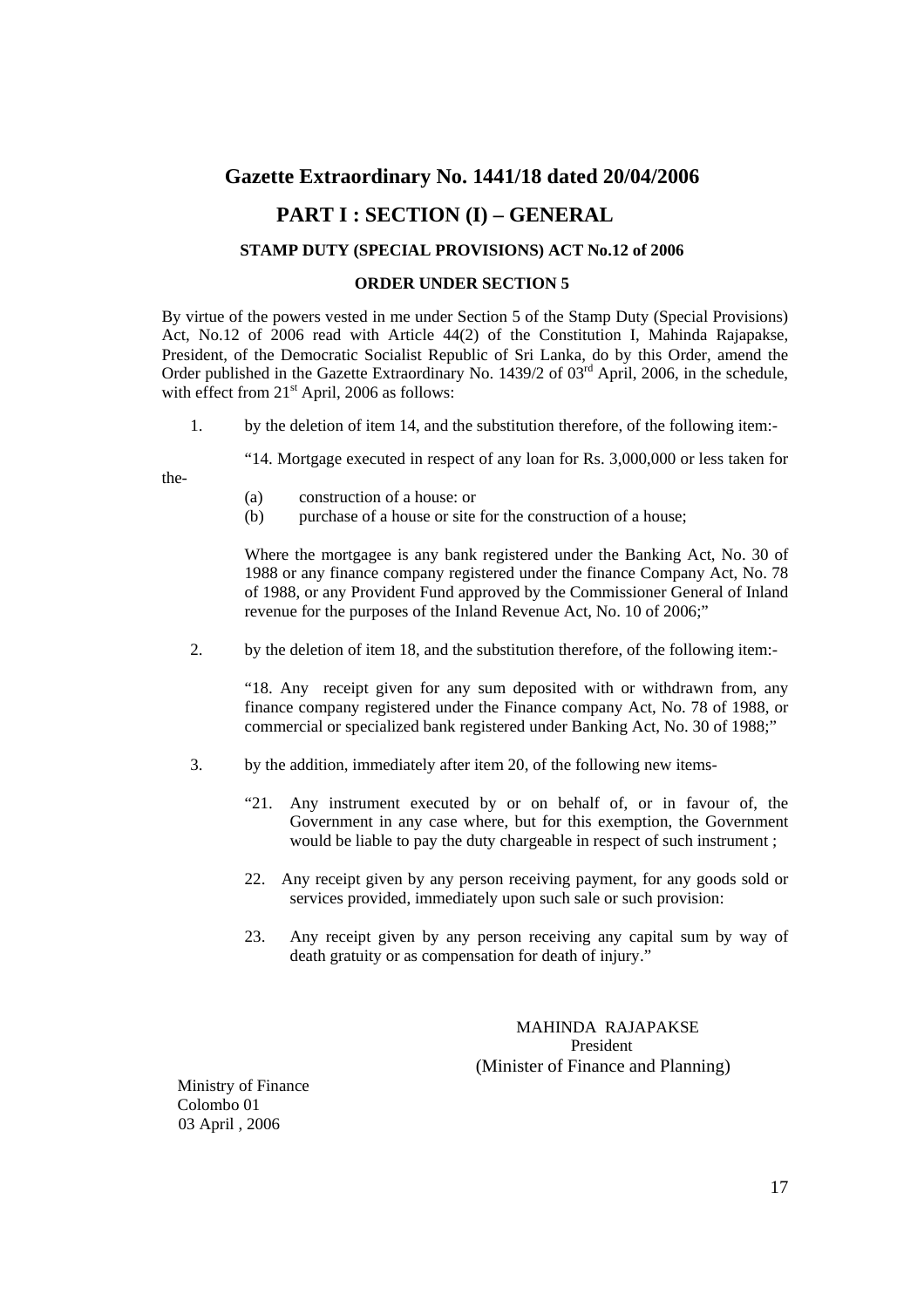### **Gazette Extraordinary No. 1441/17 dated 20/04/2006**

### **PART I : SECTION (I) – GENERAL**

### **STAMP DUTY (SPECIAL PROVISIONS) ACT No.12 of 2006**

#### **ORDER UNDER SECTION 3**

By virtue of the powers vested in me under Section 3 of the Stamp Duty (Special Provisions) Act, No.12 of 2006 read with Article 44(2) of the Constitution I, Mahinda Rajapakse, President, of the Democratic Socialist Republic of Sri Lanka, do by this Order, amend the Order made in the Gazette Extraordinary No. 1439/1 of April 03, 2006, with effect from 21<sup>st</sup> April, 2006 by the deletion of time 10 of the schedule thereto and the substitution therefore, of the following item :

"10(a) Receipt or discharge given for any money or property amounting to

| Rs. 1000 or above but less than Rs. 50,000 for every<br>Rs. 1,000 or part thereof | Rs. 1.00  |  |
|-----------------------------------------------------------------------------------|-----------|--|
| Rs. $50,000$ or above                                                             | Rs. 50.00 |  |

(b) Receipt or discharge given for payment to any employee of a gross remuneration

| Rs. 25,000 or less                                | Nill          |
|---------------------------------------------------|---------------|
| Rs. $25,000$ or above, but less than Rs. $40,000$ | Rs. 25.00     |
| Rs. $40,000$ or above, but less than Rs. $50,000$ | Rs. 40.00     |
| $Rs. 50,000$ or above                             | Rs. $50.00$ " |

 MAHINDA RAJAPAKSE President (Minister of Finance and Planning)

 Ministry of Finance Colombo 01  $20<sup>th</sup>$  April, 2006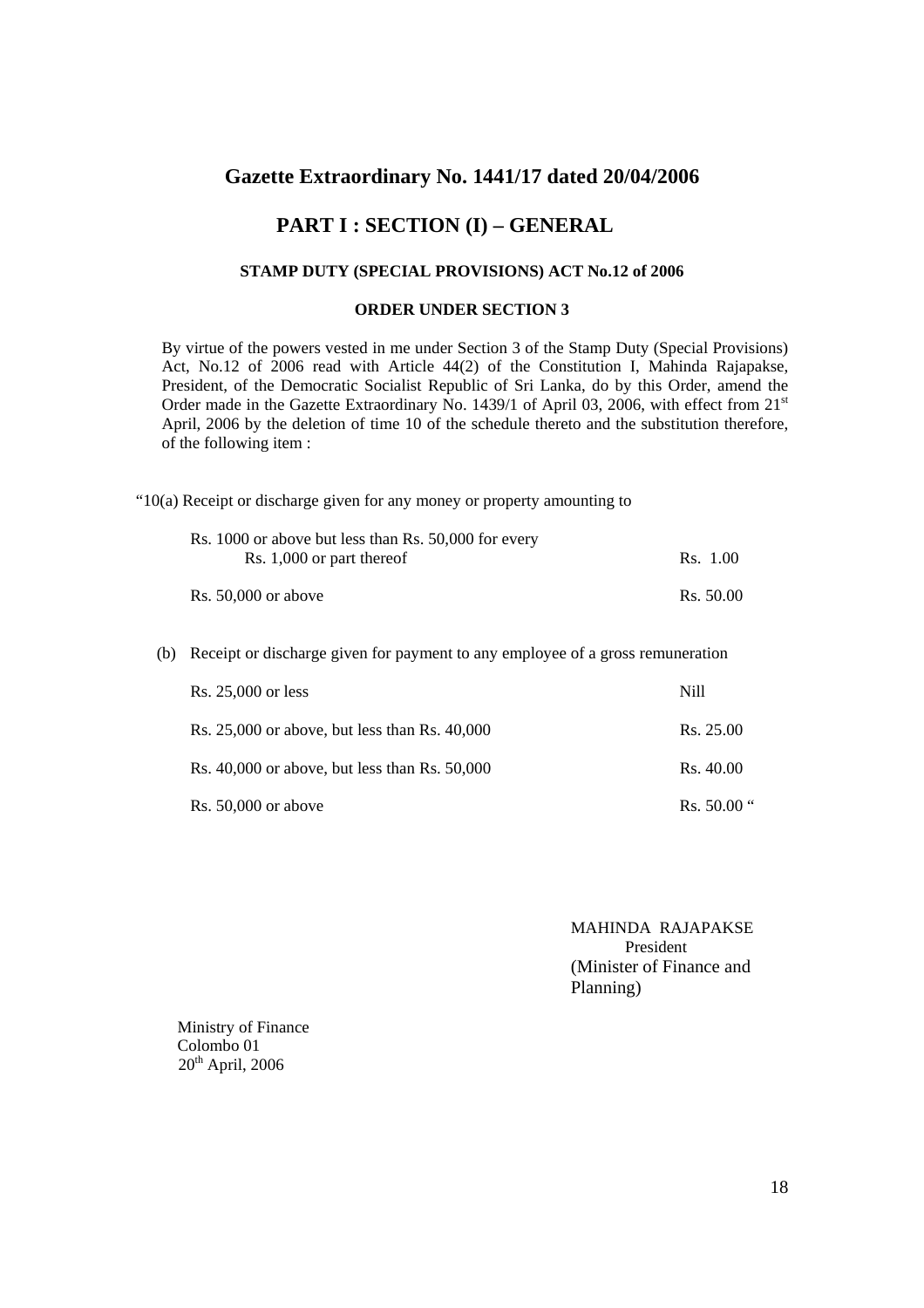### **Gazette Extraordinary No. 1478/7 dated 01/01/2007**

### **PART I : SECTION (I) – GENERAL**

#### **STAMP DUTY (SPECIAL PROVISIONS) ACT No.12 of 2006**

#### **ORDER UNDER SECTION 5**

By virtue of the powers vested in me under Section 5 of the Stamp Duty (Special Provisions) Act, No.12 of 2006 read with Article 44(2) of the Constitution I, Mahinda Rajapakse, President, of the Democratic Socialist Republic of Sri Lanka, do by this Order, amend the Order made in the schedule under that Section and published in Gazette Extraordinary No. 1465/20 of October 05, 2006 with effective from 01.01.2007, as follows.

### MAHINDA RAJAPAKSE President (Minister of Finance and Planning)

 Ministry of Finance Colombo 01 29th December, 2006

- 1. by the addition, immediately after the item 26 of the schedule to such regulations, of the following;
	- 27. Any unit trust certificate issued in pursuance of the issue, transfer or assignment of any unit in the unit trust or mutual fund;
	- 28. Any instrument required or authorized to be made or executed by any Bank established under the Regional Development Banks Act No. 06 of 1997 or any instrument made or executed in connection with the business of such Bank by the Bank, and any instrument made or executed by any other person in favour of such Bank in respect of any security for a loan.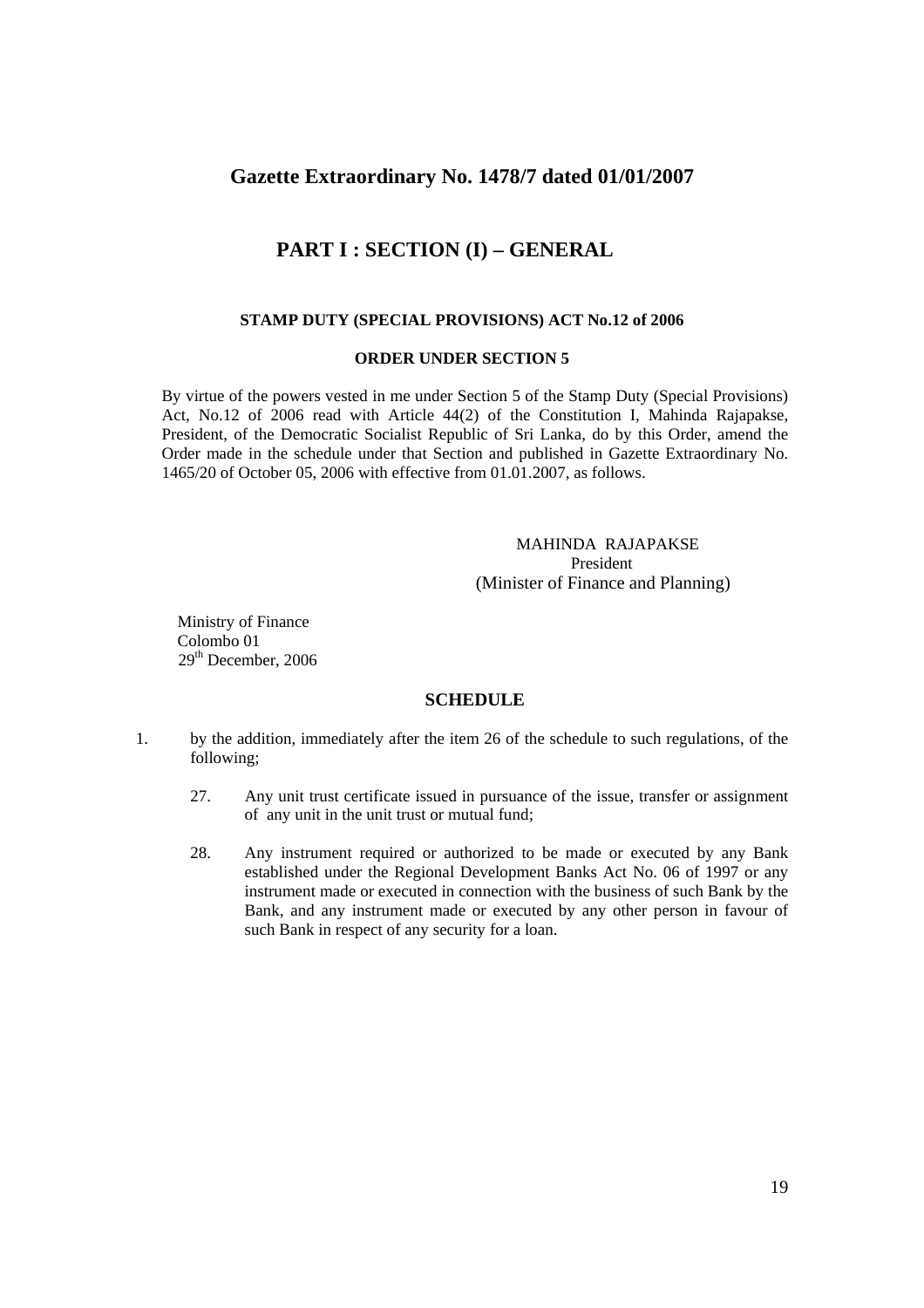### **Gazette Extraordinary No. 1465/20 dated 05/10/2006**

### **PART I : SECTION (I) – GENERAL**

#### **STAMP DUTY (SPECIAL PROVISIONS) ACT No.12 of 2006 ORDER UNDER SECTION 5**

By virtue of the powers vested in me under Section 5of the Stamp Duty (Special Provisions) Act, No.12 of 2006 read with Article 44(2) of the Constitution I, Mahinda Rajapakse, President, of the Democratic Socialist Republic of Sri Lanka, do by this Order, -

(a) rescind with effect from  $06<sup>th</sup>$  October, 2006 the Order made under that Section and published in Gazette Extraordinary No. 1439/2 of April 3, 2006 as amended by Order made under that Section and published in the Gazette Extraordinary No. 1441/18 or April 20, 2006 and.

(b) determine that with effect from  $06<sup>th</sup>$  October, 2006 every instrument specified in the Schedule hereto, shall be exempt from stamp duty.

> MAHINDA RAJAPAKSE President (Minister of Finance and Planning)

 Ministry of Finance Colombo 01 05<sup>th</sup> October, 2006

- 1. Any affidavit made on the request of any public officer or in compliance with any requirement imposed by any written law ;
- 2. Any bond or mortgage given by any public officer or his sureties for due execution of his office ;
- 3. Any instrument executed by, or on behalf of, or in favour of the Government or any country; being a country in respect of which an Order under Section 67 (3) of Act, No. 43 of 1982 is in force;
- 4. Any instrument for the mortgage of food crops or jewellery;
- 5. Any Share certificate issued in lieu of share certificate lost or destroyed, or new share certificate for a greater or less number of shares in lieu of existing share certificates but not exceeding in value of the existing share certificates;
- 6. Any Share certificate issued, consequent to the sale by one person and purchase by another, of any share, being a sale or purchase in relation to which Share Transaction Levy under Part II of the Finance Act, No. 5 of 2005 has been charged;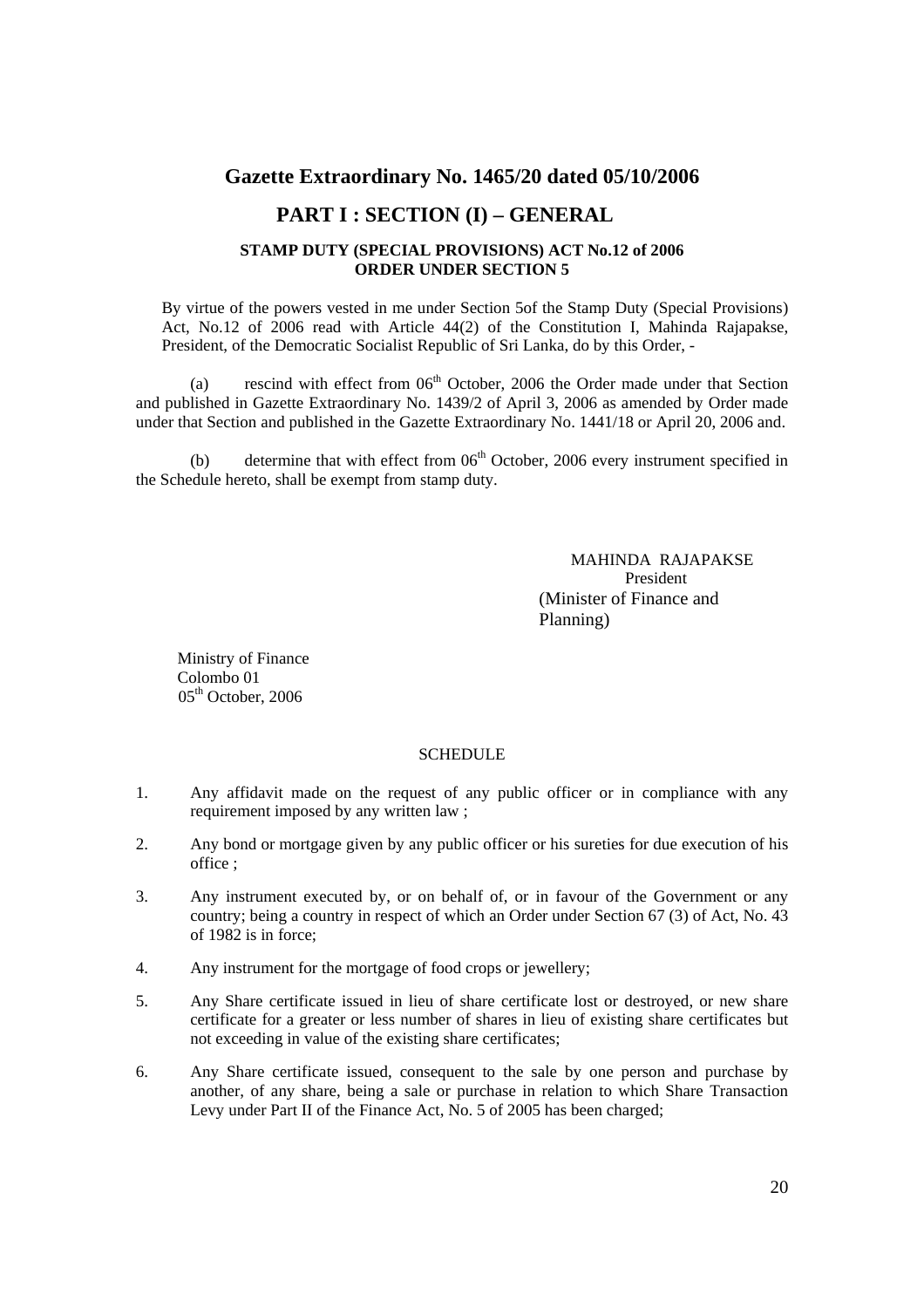- 7. Any share certificate issued in pursuance of the issue, transfer or assignment of any share in the Credit Information Bureau of Sri Lanka established by Act, No. 18 of 1990;
- 8. Any Instrument executed in pursuance of the provisions of the Farmers Pension and Social Security Benefit Scheme Act, No. 12 of 1987;
- 9. Any Instrument executed by, or on behalf of, or in favour of, a registered co-operative society within the meaning of the Co-operative Societies Law, No. 5 of 1972;
- 10. Any Instrument executed by a member of a registered co-operative society within the meaning of the Co-operative Societies law, No. 5 of 1972 in favour of and relating to the business of such registered society;
- 11. Any Instrument in respect of supply of any good or service to a Diplomatic Mission of any State or any organization to which the provisions of the Diplomatic Privileges Act, No. 9 of 1996, apply provided that reciprocal benefits are available to their counterparts from Sri Lanka;
- 12. (A) Any policy of life or medical insurance; or
	- (B) Any policy of insurance on
		- (i) plant, machinery or equipment used in the civil construction industry or agriculture; or
		- (ii) any motor vehicle other than any motor vehicle used for travelling;
- 13. Any deed of mortgage affecting any air-craft registered under the Civil Aviation Authority Act, No. 34 of 2002 or any ship registered under the Merchant shipping Act, No. 52 of 1971 ;
- 14. Any deed of mortgage executed in respect of any loan for Rs. 3 million or less taken for the –
	- (a) construction of a house; or
	- (b) purchase of a house, or of a site for the construction of a house

where the mortgagee is any commercial or specialized bank licensed by the Monetary Board under the Banking Act, No. 30 of 1988, any finance company registered under the Finance Company Act, No. 78 of 1988, any institution registered under the Co-operative Societies Law No. 5 of 1972, any public corporation, any provident fund approved by the Commissioner General of Inland Revenue for the purposes of the Inland Revenue Act, No. 4 of 1963 or No. 28 of 1979 or No. 38 of 2000, or No. 10 of 2006, or any other institution approved by the Minister in charge of the subject of Housing ;

- 15. Any instrument relating to any finance lease executed in respect of any property other than any such finance lease in respect of any motor vehicles used for travelling ;
- 16. Any hire purchase agreement entered into under the Consumer Credit Act, No. 29 of 1982 in respect of any moveable property other than any motor vehicle used for travelling;
- 17. Any instrument relating to the lease or rent of any building where such lease or rent payment does not exceed Rs. 5,000 per month ;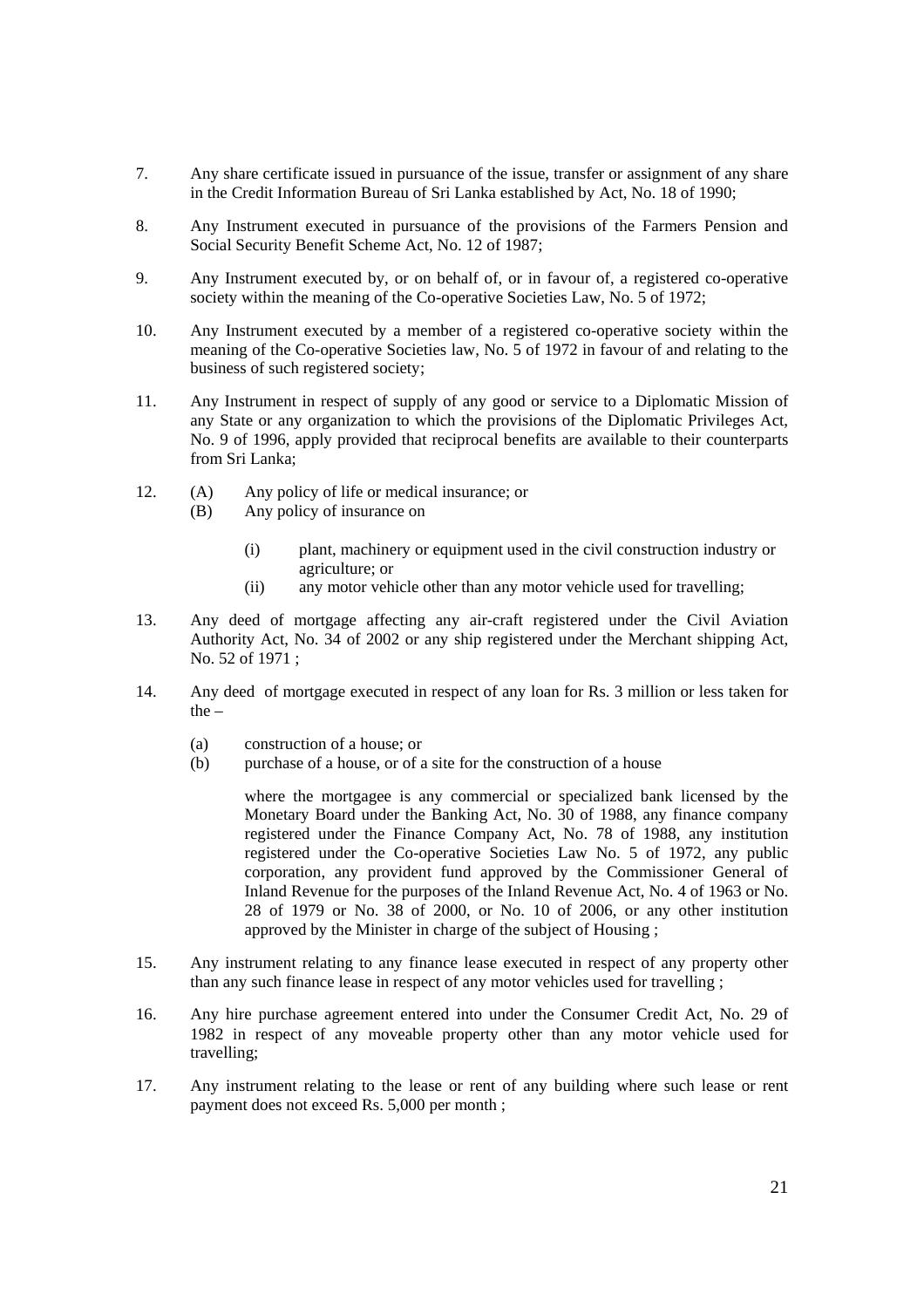- 18. Receipt or discharge given for remuneration amounting to not more than Rs. 25,000 paid by any employer to any employee; or for any money or other property amounting to not more than Rs. 1,000 ;
- 19. A receipt given for monies deposited with or withdrawn from, any finance company registered under the Finance Company Act, No. 78 of 1988, any commercial, or specialized bank licensed by the Monetary Board under Banking Act, No. 30 of 1988 or any institution registered under the Co-operative Societies Law No. 5 of 1972 ;
- 20. In instrument executed by or on behalf of, or in favour of the Government in any case where, but for this exemption, the Government would be liable to pay the duty chargeable in respect of such instrument ;
- 21. Any receipt given by any person receiving payment, for any goods sold or services provided, immediately upon such sale or such provision ;
- 22. Any receipt given by any person receiving any capital sum by way of death gratuity or as compensation for death or injury ;
- 23. Any receipt given for acknowledging of the receipt of any pension ;
- 24. Any Commercial paper of Debenture ;
- 25. Any deed of conveyance or transfer by the Government or by any person, for or on behalf of the Government ; where no consideration was received ;
- 26. The following documents filed in legal proceedings :-
	- (a) documents filed in any court, by public officers suing, or being sued or intervening, virtue officii, in any proceedings in such court ;
	- (b) documents filed in any court, by a person duly admitted to sue, defend or intervene, as a pauper in any proceedings instituted in such court ;
	- (c) documents filed in any court, by a person applying to be declared an insolvent by such court ;
	- (d) all documents filed in any court for the purposes of an application for an order in the nature of a writ of habeas corpus ;
	- (e) all documents filed by or on behalf of any person, who is certified by a prescribed officer as suing, defending or intervening with legal aid provided under the Legal Aid Law, No. 27 of 1978 ;
	- (f) all documents filed in any court by, or on behalf of any person claiming damages arising from death or damage caused by a motor vehicle ;
	- (g) motions filed in any court ;
	- (h) warrant issued by any court, whether on application or on its own motion.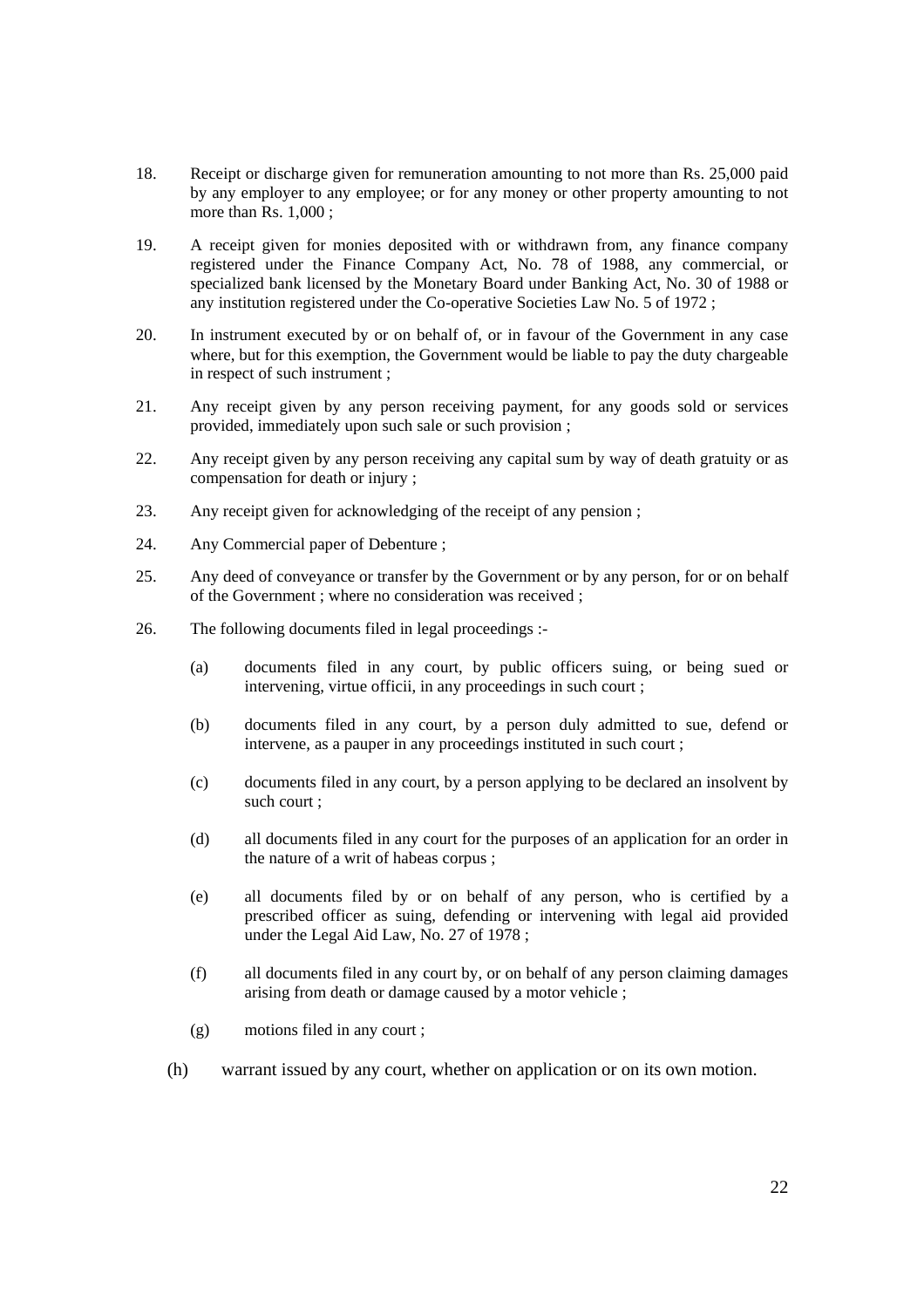### **Gazette Extraordinary No. 1465/19 dated 05/10/2006**

### **PART I : SECTION (I) – GENERAL**

### **STAMP DUTY (SPECIAL PROVISIONS) ACT No.12 of 2006**

#### **ORDER UNDER SECTION 3**

BY virtue of the powers vested in me under Section 3 of the Stamp Duty (Special Provisions) Act, No. 12 of 2006 read with Article 44(2) of the Constitution, I, Mahinda Rajapaksa, President of the Democratic Socialist Republic of Sri Lanka, do by this Order.

- (a) determine that Stamp duty shall be chargeable, with effect from  $06<sup>th</sup>$  October, 2006 on every specified instrument specified in any entry in Column I of the Schedule hereto, at the rate specified in the corresponding entry in Column II of that Schedule.
- (b) rescind with effect from the  $06<sup>th</sup>$  October, 2006 Order made under that Section and published in *Gazette Extraordinary* No. 1439/1 of April 3, 2006 as amended by Order made under that Section and published in the Gazette Extraordinary No. 1441/17 of April 20,2006.

MAHINDA RAJAPAKSE, President, Minister of Finance and Planning.

Ministry of Finance and Planning, Colombo 01.  $05<sup>th</sup>$  October, 2006.

| Item No. | Column I                                                                                                                                          | Column II<br>Rs. Cts.                                    |  |
|----------|---------------------------------------------------------------------------------------------------------------------------------------------------|----------------------------------------------------------|--|
| 01.      | Any Affidavit                                                                                                                                     | 25.00                                                    |  |
| 02.      | Any Policy of insurance for every Rs. 1,000 or part<br>thereof of the aggregate of the premia payable on the<br>Policy                            | 00.50                                                    |  |
| 03.      | A Warrant to act as a notary public                                                                                                               | 1,000.00                                                 |  |
| 04.      | Any licence issued authorizing the holder to carry on<br>any trade, business, profession or vocation, for any<br>period specified in such licence | Rs. 1,000 or 10%<br>of licence fee<br>whichever is less. |  |
| 05.      | Any claim, demand, or request presented for the                                                                                                   |                                                          |  |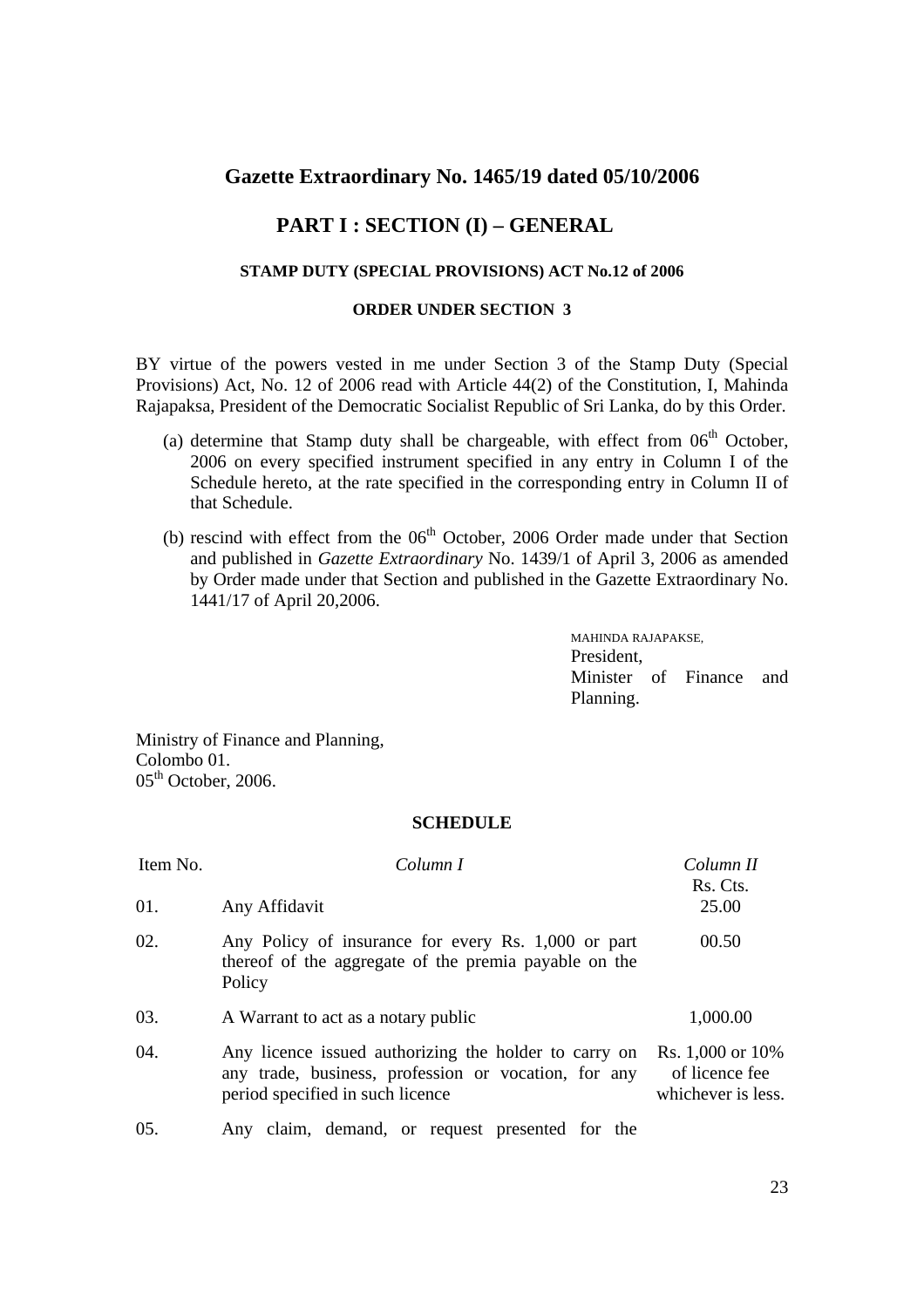|     | payment of any sum of money not including any finance<br>or service charge due in respect of any transaction<br>entered into during any period by using any credit card<br>for every Rs. 1,000 or part thereof such sum of money                                               | Rs. 10.00              |
|-----|--------------------------------------------------------------------------------------------------------------------------------------------------------------------------------------------------------------------------------------------------------------------------------|------------------------|
| 06. | Any share certificate issued consequent to the issue,<br>transfer or assignment of any number of shares of any<br>company for every Rs. 1,000 or part thereof of the<br>aggregate value of such Number.                                                                        | Rs.5.00                |
| 07. | Any mortgage for any definite and certain sum of money<br>affecting any property for every Rs. 1,000 or part thereof                                                                                                                                                           | Rs.1.00                |
| 08. | Any promissory Note for every Rs. 1,000 or part thereof                                                                                                                                                                                                                        | Rs. 1.00               |
| 09. | Any instrument relating to the lease or hire of any<br>property                                                                                                                                                                                                                |                        |
|     | (a) For every Rs. $1,000$ or part thereof of the<br>aggregate lease or hire including any premium,<br>payable for the whole term comprised in the<br>lease or hire Agreement (other than a hire<br>purchase agreement)                                                         | Rs. 10.00              |
|     | Provided that where the term of the lease or hire<br>exceeds twenty years, the aggregate hire or lease<br>payable for the whole term comprised in the<br>lease shall be deemed to be the aggregate of the<br>hire or lease payable for the first twenty years of<br>such term; |                        |
|     | (b) For every Rs. $1,000$ or part thereof of the<br>aggregate amount payable under a Hire Purchase<br>Agreement entered into under the consumer<br>Credit Act, No. 29 of 1982                                                                                                  | Rs. 10.00              |
| 10. | Any Receipt or discharge<br>(a) given for any money or property:<br>(other than remuneration referred to in paragraph<br>(b) hereunder)                                                                                                                                        |                        |
|     | - Rs. 1,000 or above, but less than Rs. 50,000 for<br>every Rs. 1,000 or part thereof                                                                                                                                                                                          | Rs. 1.00               |
|     | $-Rs. 50,000$ or above<br>$(b)$ Given<br>for<br>of<br>remuneration<br>payment<br>to<br>employees:<br>Gross remuneration                                                                                                                                                        | Rs. 50.00              |
|     | More than Rs. $25,000$ but less than Rs. $40,000$                                                                                                                                                                                                                              | Rs. 25.00              |
|     | Rs. 40,000 or above, but less than Rs. 50,000<br>Rs. 50,000 or above                                                                                                                                                                                                           | Rs. 40.00<br>Rs. 50.00 |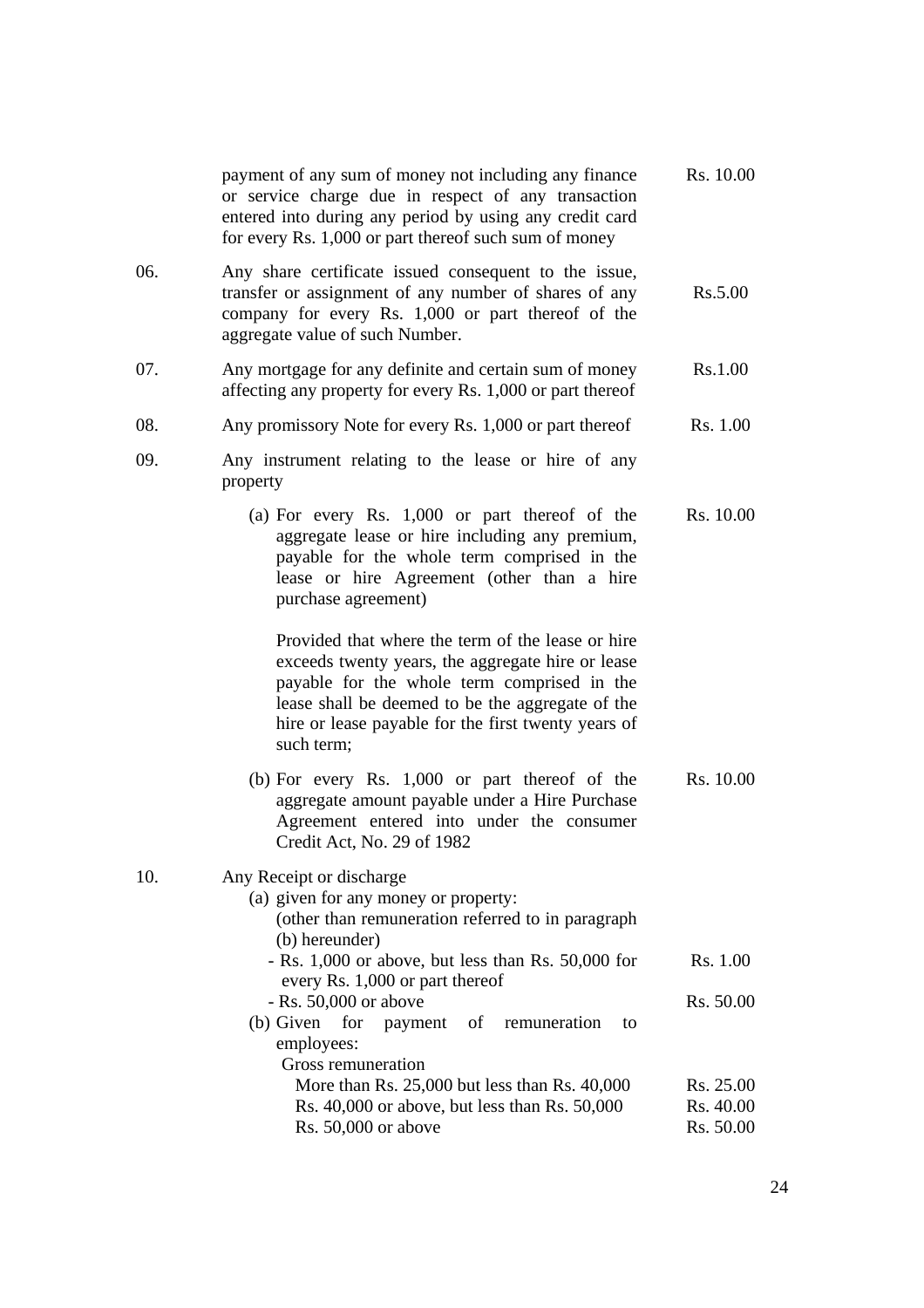### **Gazette Extraordinary No. 1530/13 dated 01/01/2008**

### **PART I : SECTION (I) – GENERAL**

#### **STAMP DUTY (SPECIAL PROVISIONS) ACT No.12 of 2006**

#### **ORDER UNDER SECTION 3**

By virtue of the powers vested in me under Section 5 of the Stamp Duty (Special Provisions) Act, No.12 of 2006 read with Article 44(2) of the Constitution I, Mahinda Rajapakse, President, of the Democratic Socialist Republic of Sri Lanka, do by this Order, amend with effective from 01.01.2008, the order made under that Section and published in the Gazette Extraordinary No. 1465/19 of October 05, 2006, as follows:-

 By the deletion of item 4 and 10 of the Schedule thereto and the substitution respectively therefore, of the following items:

| "04.<br>(a) |  |     | Any licence issued authorising the holder to carry<br>on any trade, business, profession or vocation, other<br>than any trade or business for the sale of liquor, for<br>any period specified in such licence. | Rs. 1,000 or 10% of<br>licence fee which-<br>ever is less. |
|-------------|--|-----|----------------------------------------------------------------------------------------------------------------------------------------------------------------------------------------------------------------|------------------------------------------------------------|
|             |  | (b) | Any licence issued authorizing the holder to carry on<br>any trade or business for sale of liquor for any period<br>specified in such licence.                                                                 | Rs. 10,000.00                                              |
|             |  |     | 10. Any receipt of discharge given for any money or property                                                                                                                                                   |                                                            |
|             |  | (a) | Up to and including Rs. $25,000.00$                                                                                                                                                                            | Exempt                                                     |
|             |  | (b) | Above Rs. 25,000.00                                                                                                                                                                                            | Rs. 25.00"                                                 |

MAHINDA RAJAPAKSE President (Minister of Finance and Planning)

 Ministry of Finance and Planning Colombo 01 31<sup>st</sup> December, 2007